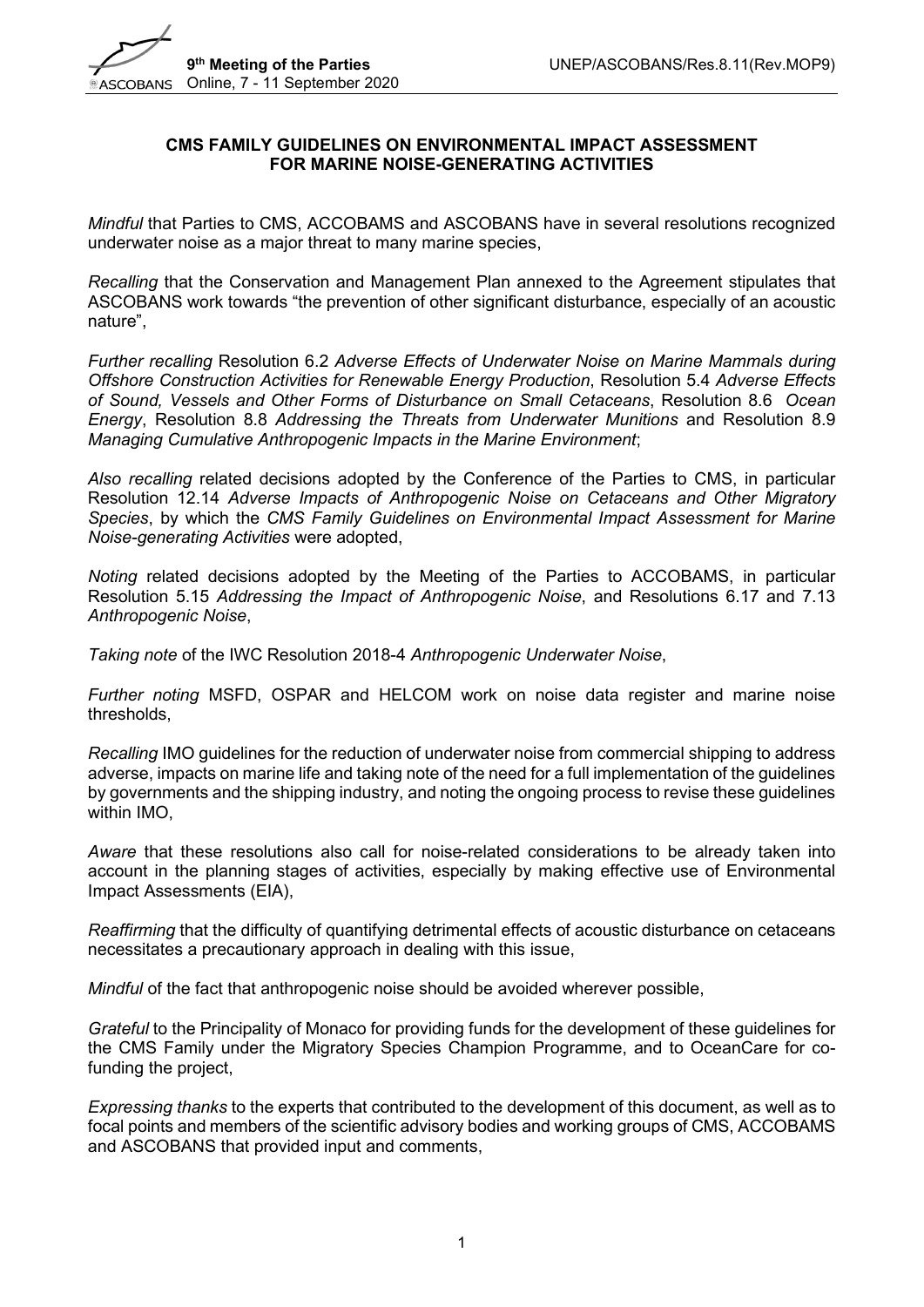*Recognizing* that anthropogenic marine noise affects many species, and that the adoption of guidelines for environmental impact assessments for marine noise-generating activities would benefit a number of CMS species, including cetaceans, pinnipeds, marine turtles and sharks,

*Noting* the recommendations of the 'Best Practice Workshop: Fostering Inter-regional Cooperation in Underwater Noise Monitoring and Impact Assessment in Waters around Europe, within the Context of the European Marine Strategy Framework Directive', jointly organized by ACCOBAMS, ASCOBANS, CMS, and the European Cetacean Society (April 2017),

*Noting* the ACCOBAMS Workshop on sonar and cetacean interactions (October 2019), aimed to improve dialogue and cooperation of national navies.

#### *The Meeting of the Parties to ASCOBANS*

- 1. *Adopts* the *CMS Family Guidelines on Environmental Impact Assessments for Marine Noise*generating Activities attached as Annex and *welcomes* the Technical Support Information<sup>[1](#page-1-0)</sup> contained in ASCOBANS/MOP9/Inf.6.2.6a;
- 2. *Strongly encourages* Parties to disseminate the *CMS Family Guidelines on Environmental Impact Assessment for Marine Noise-generating Activities* to all national departments involved in deciding on noise-generating activities;
- 3. *Recognizes* that the work done in relation to underwater noise is rapidly evolving, and *invites* the CMS Scientific Council, in collaboration with the Joint Noise Working Group of CMS, ACCOBAMS and ASCOBANS, to assess the need for updating the guidelines and/or its Technical Support Information regularly, as appropriate;
- 4. *Encourages* Parties to fully support and transparently provide data towards the ICES impulsive noise registry, as well as consider providing information about planned noise-generating activities to allow making use of the registry as management tool;
- 5. *Invites* the private sector and other stakeholders to take note of the development of these guidelines in assessing, mitigating and minimizing the negative effects of sound on marine species;
- 6. *Welcomes* the efforts of the private sector and other stakeholders to reduce anthropogenic noise in the marine environment and *strongly encourages* them to continue making this a priority;
- 7. *Requests* the Advisory Committee, supported by the Joint Noise Working Group of CMS, ACCOBAMS and ASCOBANS, to continue monitoring new available information on the effects of underwater noise on cetaceans and their prey species, as well as the effective assessment and management of this threat, and to make recommendations to Parties as appropriate;
- 8. *Requests* the Advisory Committee, supported by the Joint Noise Working Group of CMS, ACCOBAMS and ASCOBANS, to engage and collaborate with other relevant bodies considering anthropogenic noise, including the IWC, ICES, HELCOM and OSPAR;
- 9. *Recommends* that Parties, the private sector and other stakeholders apply Best Available Technology (BAT) and Best Environmental Practice (BEP) including, where appropriate, clean technology, in their efforts to reduce or mitigate marine noise pollution, taking into account, when published, the CMS Technical Series on *Best Available Technology (BAT) and Best Environmental Practice (BEP) for Three Noise Sources: Shipping, Seismic Airgun Surveys, and Pile Driving* currently under preparation; and

<span id="page-1-0"></span><sup>1</sup> <https://www.cms.int/en/guidelines/cms-family-guidelines-EIAs-marine-noise>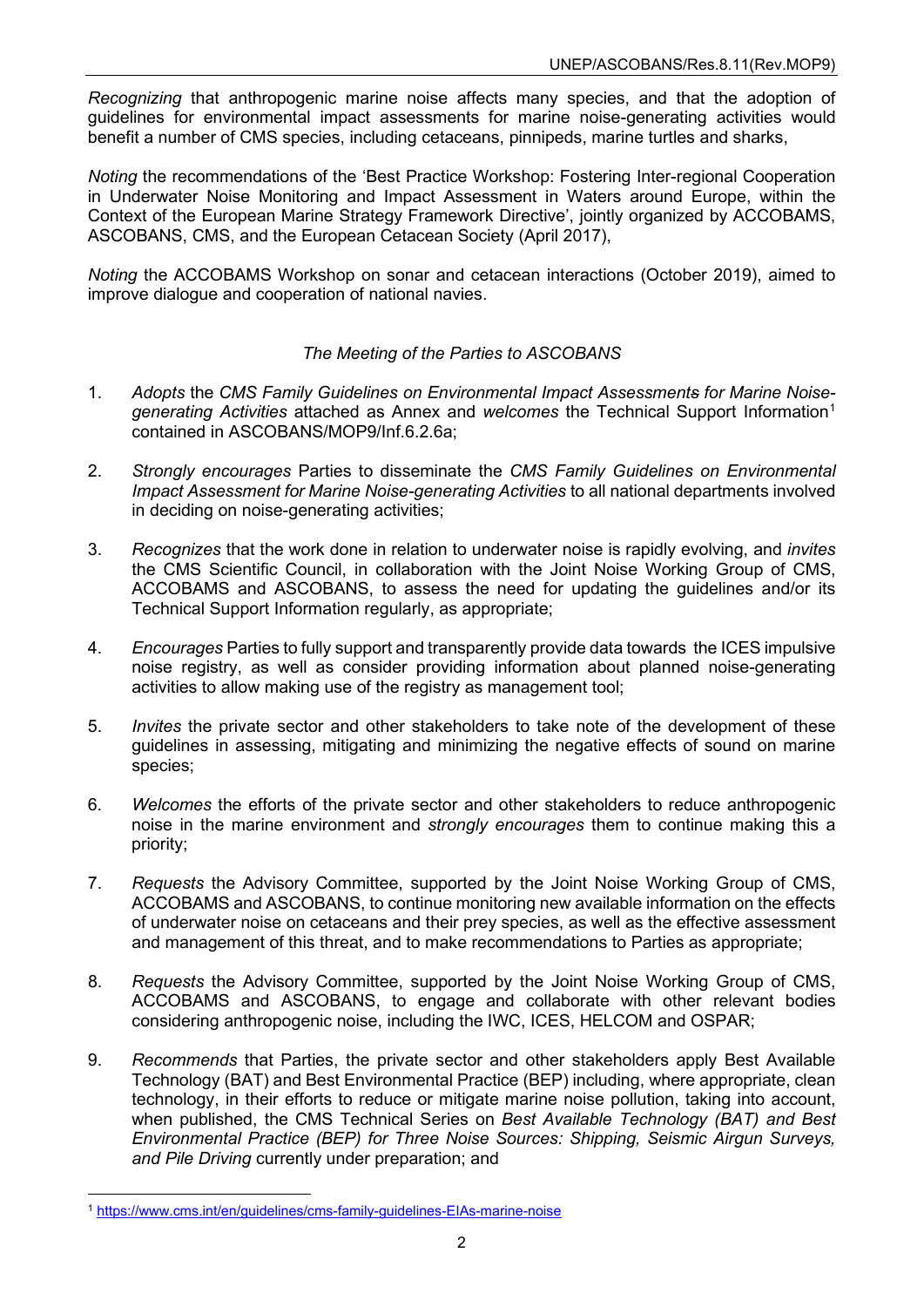10. *Encourages* Parties to take into account the Action Plan resulting from the ACCOBAMS Workshop on sonar and cetacean interactions, and join collaborative effort in as a voluntary approach.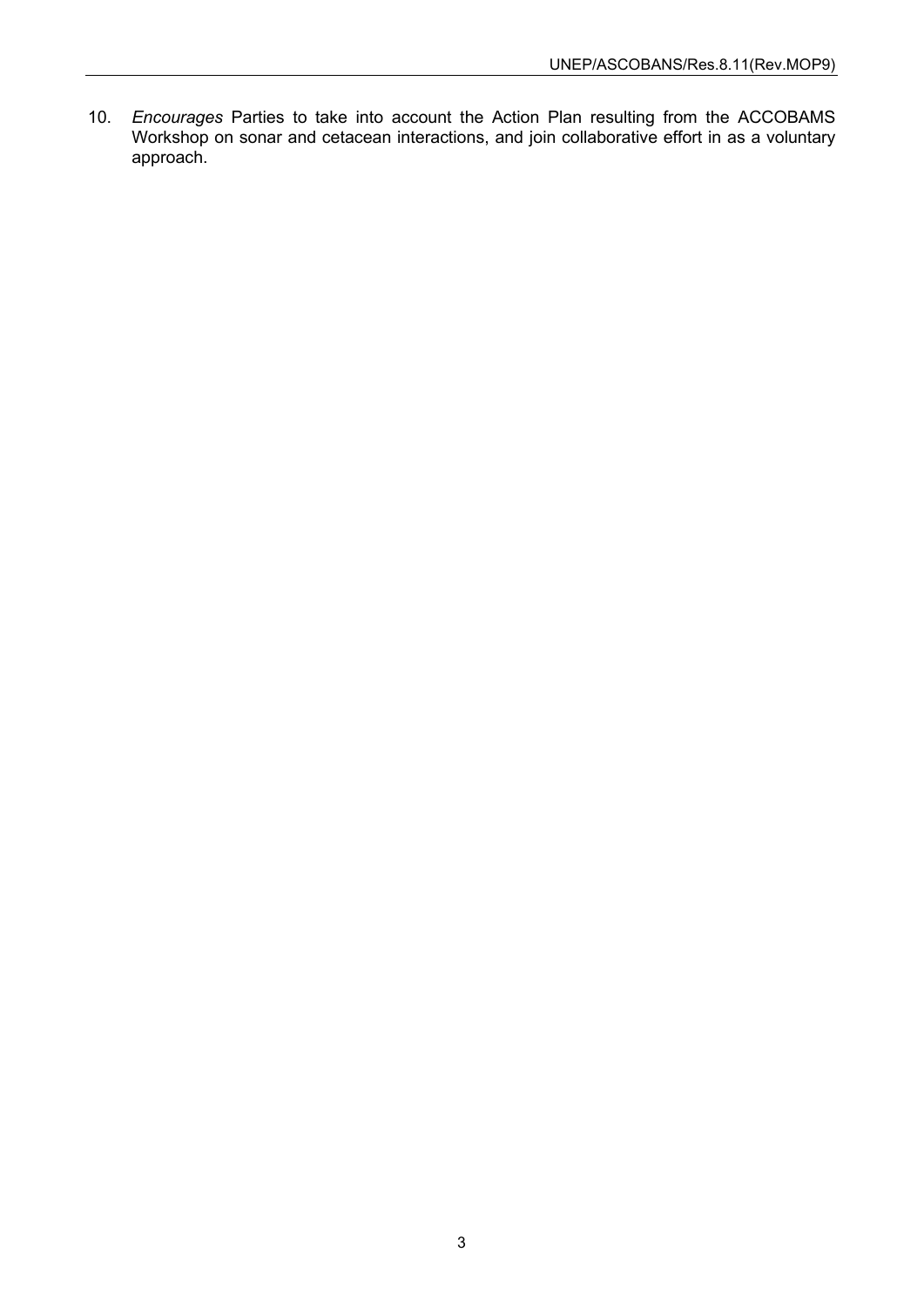# **CMS Family Guidelines on Environmental Impact Assessment for Marine Noise-generating Activities**

These **CMS Family Guidelines on Environmental Impact Assessment for Marine Noisegenerating Activities** have been developed to present the Best Available Techniques (BAT) and Best Environmental Practice (BEP), as called for in CMS Resolutions 9.19, 10.24 and 10.15, ACCOBAMS Resolution 5.15 and ASCOBANS Resolutions 6.2 and 8.11. In addition to the parent convention, CMS, these guidelines are relevant to:

- Agreement on the Conservation of Cetaceans of the Black Seas Mediterranean Seas and Contiguous Atlantic Area (ACCOBAMS)
- Agreement on the Conservation of Seals in the Wadden Sea (Wadden Sea Seals)
- Agreement on the Conservation of Small Cetaceans in the Baltic, North East Atlantic, Irish and North Seas (ASCOBANS)
- MOU Concerning Conservation Measures for the Eastern Atlantic Populations of the Mediterranean Monk Seal (*Monachus monachus*) (Atlantic Monk Seals)
- MOU Concerning Conservation Measures for Marine Turtles of the Atlantic Coast of Africa (Atlantic Marine Turtles)
- MOU Concerning the Conservation of the Manatee and Small Cetaceans of Western Africa and Macaronesia (Western African Aquatic Mammals)
- MOU for the Conservation of Cetaceans and their Habitats in the Pacific Islands Region (Pacific Islands Cetaceans)
- MOU on the Conservation and Management of Dugongs (*Dugong dugon*) and their Habitats throughout their Range (Dugong)
- MOU on the Conservation and Management of Marine Turtles and their Habitats of the Indian Ocean and South-East Asia (IOSEA)
- MOU on the Conservation of Migratory Sharks (Sharks)

# **Contents**

| $\mathbf{L}$ | Introduction.                                                                                |  |
|--------------|----------------------------------------------------------------------------------------------|--|
| Ш.           | Technical Support Information to the CMS Family Guidelines on Environmental                  |  |
|              |                                                                                              |  |
| III.         |                                                                                              |  |
| III.1.       |                                                                                              |  |
| III.2        |                                                                                              |  |
| III.3.       |                                                                                              |  |
| III.4.       |                                                                                              |  |
| III.5.       |                                                                                              |  |
| III.6.       |                                                                                              |  |
| IV.          |                                                                                              |  |
| V.           |                                                                                              |  |
| VI.          | EIA Guideline for Seismic Surveys (Air Gun and Alternative Technologies)11                   |  |
| VII.         |                                                                                              |  |
| VIII.        |                                                                                              |  |
| IX.          |                                                                                              |  |
| Χ.           | EIA Guideline for Pingers (Acoustic Deterrent/Harassment Devices, Navigation)22              |  |
| XI.          | EIA Guideline for Other Noise-generating Activities (Acoustic Data Transmission, Wind, Tidal |  |
|              |                                                                                              |  |
| XII.         |                                                                                              |  |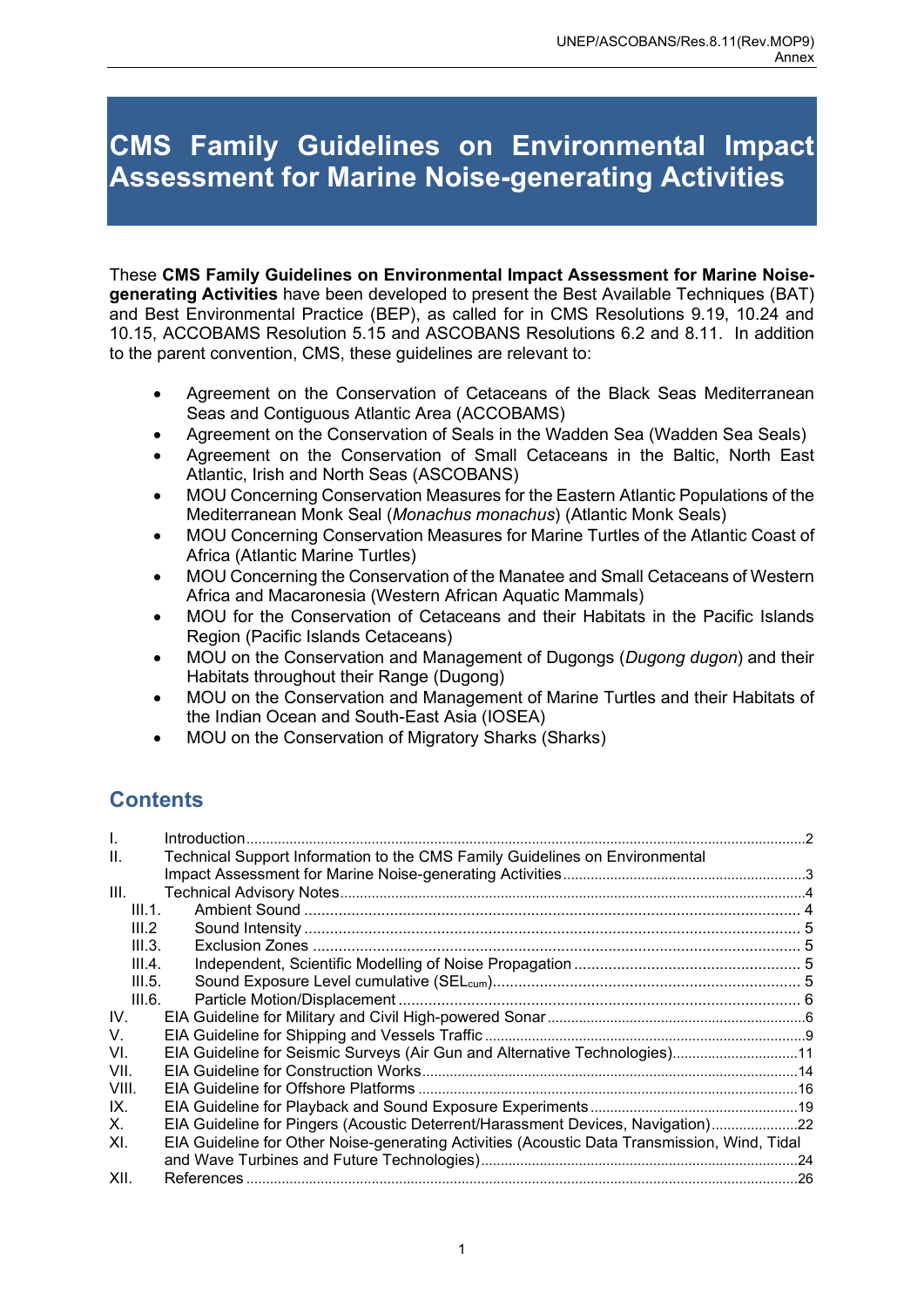### <span id="page-4-0"></span>**I. Introduction**

1. These **CMS Family Guidelines on Environmental Impact Assessment for Marine Noise-generating Activities** are designed to provide regulators with tailored advice to apply in domestic jurisdictions, as appropriate, to create EIA standards between jurisdictions seeking to manage marine noise-generating activities. The requirements within each of the modules are designed to ensure that the information being provided by proponents will provide decisionmakers with sufficient information to make an informed decision about impacts. The modules should be read in tandem with the **Technical Support Information to the CMS Family Guidelines on Environmental Impact Assessments for Marine Noise-generating Activities** (available at [www.cms.int/guidelines/cms-family-guidelines-EIAs-marine-noise\)](http://www.cms.int/guidelines/cms-family-guidelines-EIAs-marine-noise). They are structured to stand as one complete unit or to be used as discrete modules, tailored for national and agreement approaches.

2. The sea is the interconnected system of all the Earth's oceanic waters, including the five named 'oceans' - the Atlantic, Pacific, Indian, Southern and Arctic Oceans - a continuous body of salty water that covers over 70 per cent of the Earth's surface. This vast aquatic environment is home to a wider range of higher animal taxa than exists on land. Many marine species have yet to be discovered and the number known to science is expanding annually.

3. The sea also provides people with food—mainly fish, shellfish and seaweed—as well as other marine resources. It is a shared resource for us all.

4. Marine wildlife relies on sound for vital life functions, including communication, prey and predator detection, orientation and for sensing surroundings. The ocean environment is filled with natural sound (ambient noise) from biological (marine animals) and physical processes (earthquakes, wind, ice and rain) (Urick, 1983). Species living in this environment are adapted to these sounds.

5. Over the past century many anthropogenic marine activities have increased levels of noise (Hildebrand 2009; André et.al. 2010; Miksis-Olds and Nichols 2016) These modern anthropogenic noises have the potential for physical, physiological and behavioural impacts (Southall et.al. 2007).

6. Parties to CMS, ACCOBAMS and ASCOBANS have in several resolutions recognized underwater noise as a major threat to many marine species. These resolutions also call for noise-related considerations to be taken into account as early as the planning stages of activities, especially by making effective use of Environmental Impact Assessments (EIAs). The Convention on Biological Diversity Decision XII/23 also encourages governments to require EIAs for noise-generating offshore activities, and to combine acoustic mapping with habitat mapping to identify areas where these species may be exposed to noise impacts. (Prideaux, 2017b)

7. Wildlife exposed to elevated or prolonged anthropogenic noise can suffer direct injury and/or temporary or permanent auditory threshold shifts. Noise can mask important natural sounds, such as the call of a mate, or the sound made by prey or predator. Anthropogenic noise can also displace wildlife from important habitats. These impacts are experienced by a wide range of species including fish, crustaceans, cephalopods, pinnipeds (seals, sea lions and walrus), sirenians (dugong and manatee), sea turtles, the polar bear, marine otters and cetaceans (whales, dolphins and porpoises) (Southall et.al. 2007; Aguilar de Soto, 2017a; 2017b; Castellote, 2017a; 2017b; Frey, 2017; Hooker, 2017; McCauley, 2017; Marsh, 2017; Notarbartolo di Sciara, 2017a; 2017b; 2017c; Parks, 2017; Truda Palazzo, 2017; Vongraven, 2017). Where there is risk, full assessment of impact should be conducted.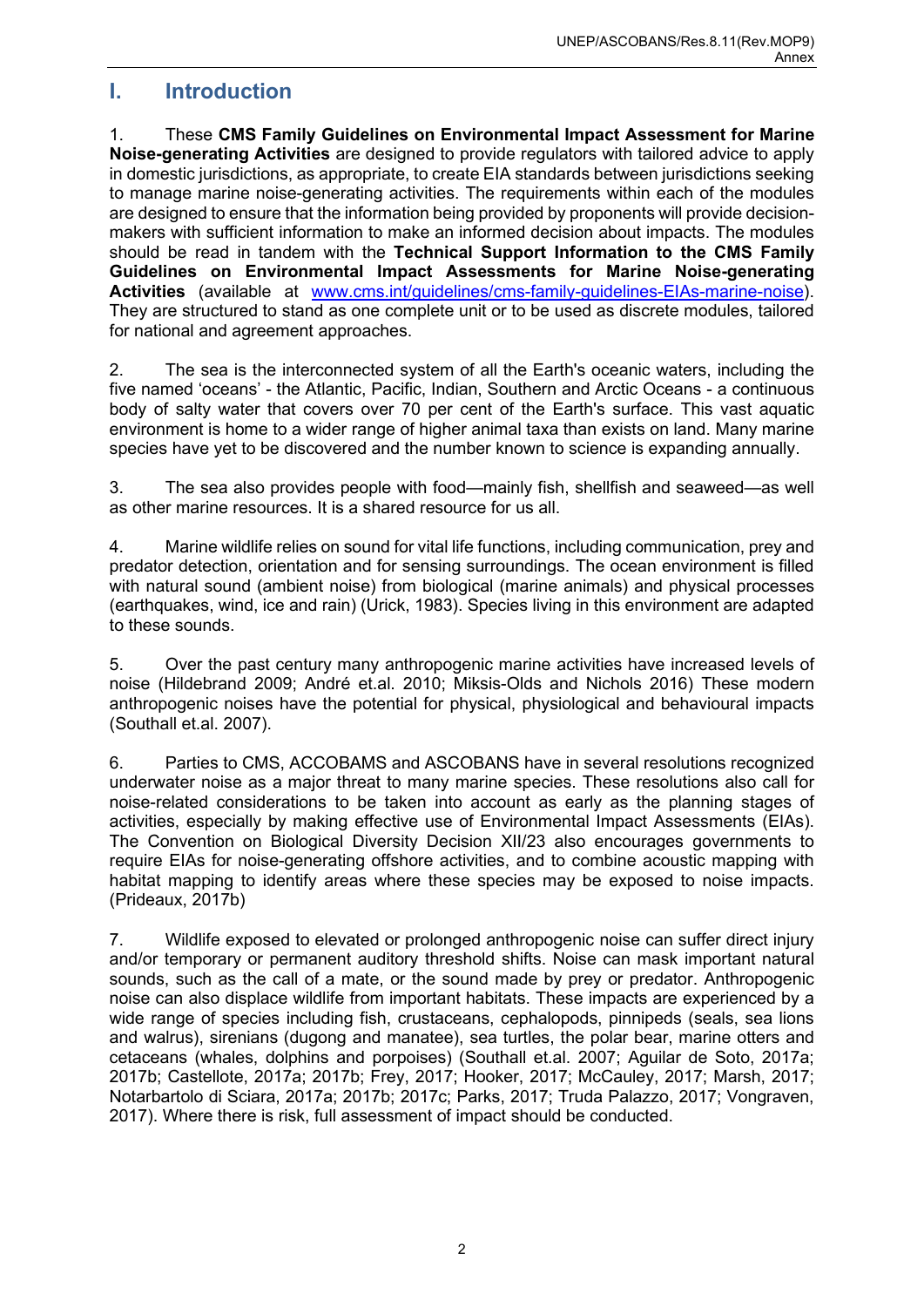8. The propagation of sound in water is complex and requires many variables to be carefully considered before it can be known if a noise-generating activity is appropriate or not. It is inappropriate to generalize sound transmission without fully investigating propagation (Prideaux, 2017a). Often, statements are made in Environmental Impact Assessments that a noise-generating activity is 'X' distance from 'Y' species or habitat and therefore, will have no impact. In these cases, distance is used as a basic proxy for impact but is rarely backed with scientifically modelled information. (Wright et.al. 2013; Prideaux and Prideaux 2015)

9. To present a defensible Environmental Impact Assessment for any noise-generating activity proposal, proponents need to have expertly modelled the noise of the proposed activity in the region and under the conditions they plan to operate. Regulators should have an understanding of the ambient or natural sound in the proposed area. This might require CMS Parties or jurisdictions to develop a metric or method for defining this, by drawing on the range of resources available worldwide. (Prideaux, 2017a)

10. All EIAs should include operational procedures to mitigate impact effectively during activities, and there should be proof of the mitigation's efficacy. These are the operational mitigation procedures that should be detailed in the national or regional regulations of the jurisdictions where the activity is proposed. Operational monitoring and mitigation procedures differ around the world, and may include industry/company best practices. Monitoring often includes, *inter alia*:

- a. periods of visual and other observation before a noise-generating activity commences
- b. passive acoustic monitoring
- c. marine mammal observers
- d. aerial surveys

Primary mitigation often includes, *inter alia*:

- e. delay to start, soft start and shut-down procedures
- f. sound dampers, including bubble curtains and cofferdams; sheathing and jacket tubes
- g. alternative low-noise or noise-free options (such as compiled in the OSPAR inventory of measures to mitigate the emission and environmental impact of underwater noise)

Secondary mitigation, where the aim is to prevent encounters of marine life with noise sources, includes *inter alia*:

h. spatial & temporal exclusion of activities

11. Approaches to mitigate the impact of particle motion (e.g. reducing substrate or sea ice vibration) should also be investigated. Assessment of the appropriateness and efficacy of all operational procedures should be the responsibility of the government agency assessing Environmental Impact Assessments (EIA).

### <span id="page-5-0"></span>**II. Technical Support Information to the CMS Family Guidelines on Environmental Impact Assessment for Marine Noise-generating Activities**

12. **Technical Support Information to the CMS Family Guidelines on Environmental Impact Assessments for Marine Noise-generating Activities** is provided as a full document and as stand-alone modules at: [www.cms.int/guidelines/cms-family-guidelines-EIAs-marine](http://www.cms.int/guidelines/cms-family-guidelines-EIAs-marine-noise)[noise.](http://www.cms.int/guidelines/cms-family-guidelines-EIAs-marine-noise)

13. This **Technical Support Information** has been specifically designed to provide clarity and certainty for regulators, when deciding to approve or restrict proposed activities. The document provides detailed information about species' vulnerabilities, habitat considerations, impact of exposure levels and proposed assessment criteria for all of the CMS-listed species groups and their prey.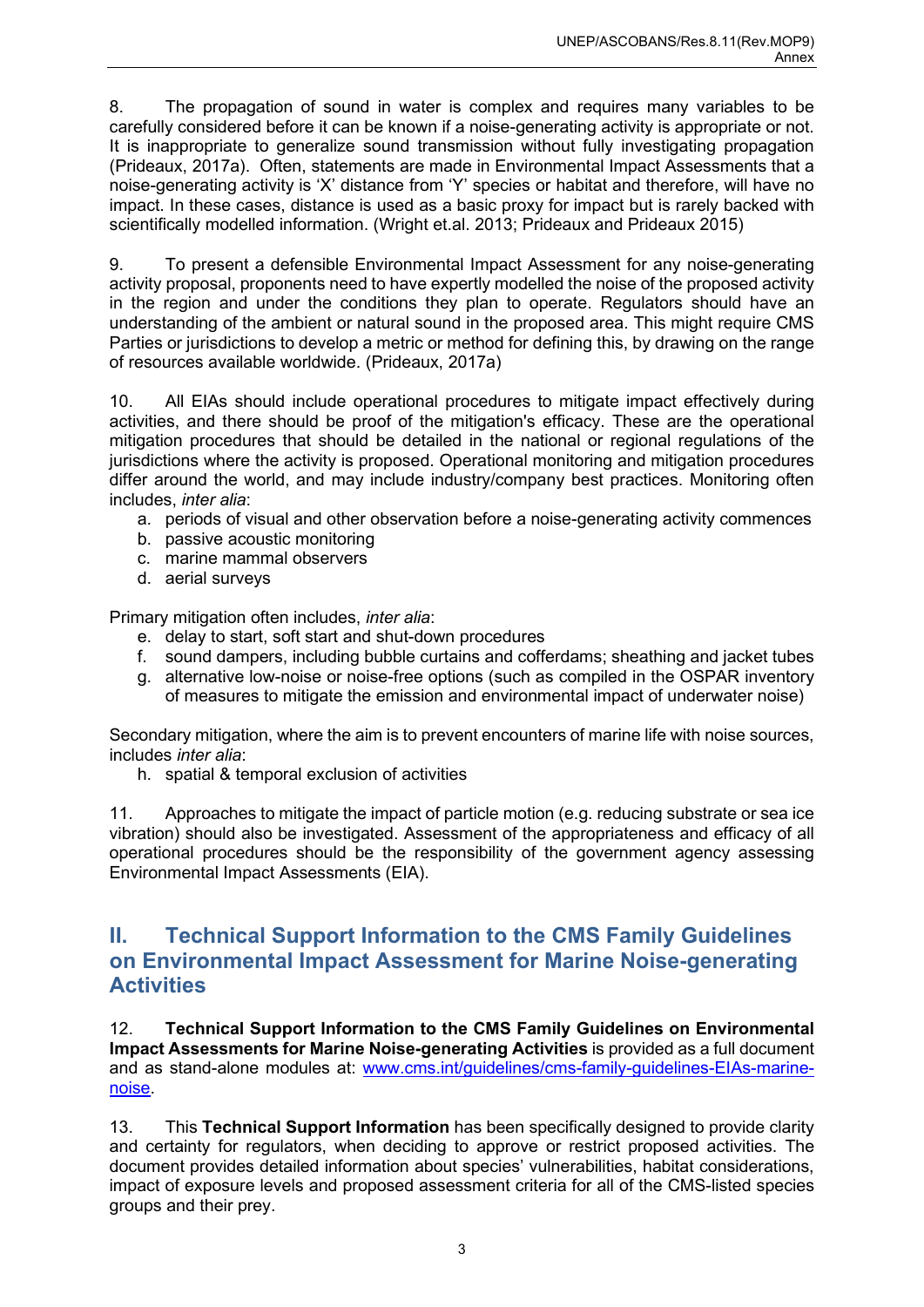- 14. The document is structured to cover specific areas, as follows:
	- 'Module A: Sound in Water is Complex' provides an insight into the characteristics of sound propagation and dispersal. This module is designed to provide decisionmakers with necessary foundation knowledge to interpret the other modules in these guidelines and any impact assessments that are presented to them for consideration.
	- 'Module B: Expert Advice on Specific Species Groups' presents twelve separate detailed sub-modules covering each of the CMS species groups, focusing on species' vulnerabilities, habitat considerations, impact of exposure levels and assessment criteria.
	- 'Module C: Decompression Stress' provides important information on bubble formation in marine mammals, source of decompression stress, source frequency, level and duration, and assessment criteria.
	- 'Module D: Exposure Levels' presents a summary of the current state of knowledge about general exposure levels.
	- 'Module E: Marine Noise-generating Activities' provides a brief summary of military sonar, seismic surveys, civil high-powered sonar, coastal and offshore construction works, offshore platforms, playback and sound exposure experiments, shipping and vessel traffic, pingers and other noise-generating activities. Each section presents current knowledge about sound intensity level, frequency range and the activities' general characteristics. The information is summarized in a table within the module.
	- 'Module F: Related Intergovernmental or Regional Economic Organization Decisions' presents the series of intergovernmental decisions that have determined the direction for regulation of anthropogenic marine noise.
	- 'Module G: Principles of EIAs' establishes basic principles including strategic environmental assessments, transparency, natural justice, independent peer review, consultation and burden of proof.
	- 'Module H: CMS-Listed Species Potentially Impacted by Anthropogenic Marine Noise'

15. The evidence presented in the **Technical Support Information** Modules B, C and D establishes that the effective use of EIA for all marine noise-generating activities is in line with CMS Resolutions 9.19, 10.24 and 10.15, ACCOBAMS Resolution 5.15 and ASCOBANS Resolutions 6.2 and 8.11.

16. The **Technical Support Information** was developed before the release of ISO 18405: Underwater acoustics – Terminology that provides valuable consistency to language used. The Guidelines have been slightly adapted to reflect this new ISO standard, without losing the vital connection to the **Technical Support Information**. Decision-makers should refer to both documents wherever possible.

# <span id="page-6-0"></span>**III. Technical Advisory Notes**

17. The following advisory notes should be considered in conjunction with the individual EIA Guideline tables, as presented in Modules IV through XI.

#### <span id="page-6-1"></span>III.1. Ambient Sound

18. ISO 18405 refers to ambient sound as "*sound that would be present in the absence of a specified activity*" and "*is location-specific and time-specific*". These Guidelines more specifically define it as the average ambient (non-anthropogenic) sound levels from biological (marine animals) and physical processes (earthquakes, wind, ice and rain etc) of a given area. It should be measured (including daily and seasonal variations of frequency bands), for each component of an activity, prior to an EIA being developed and presented.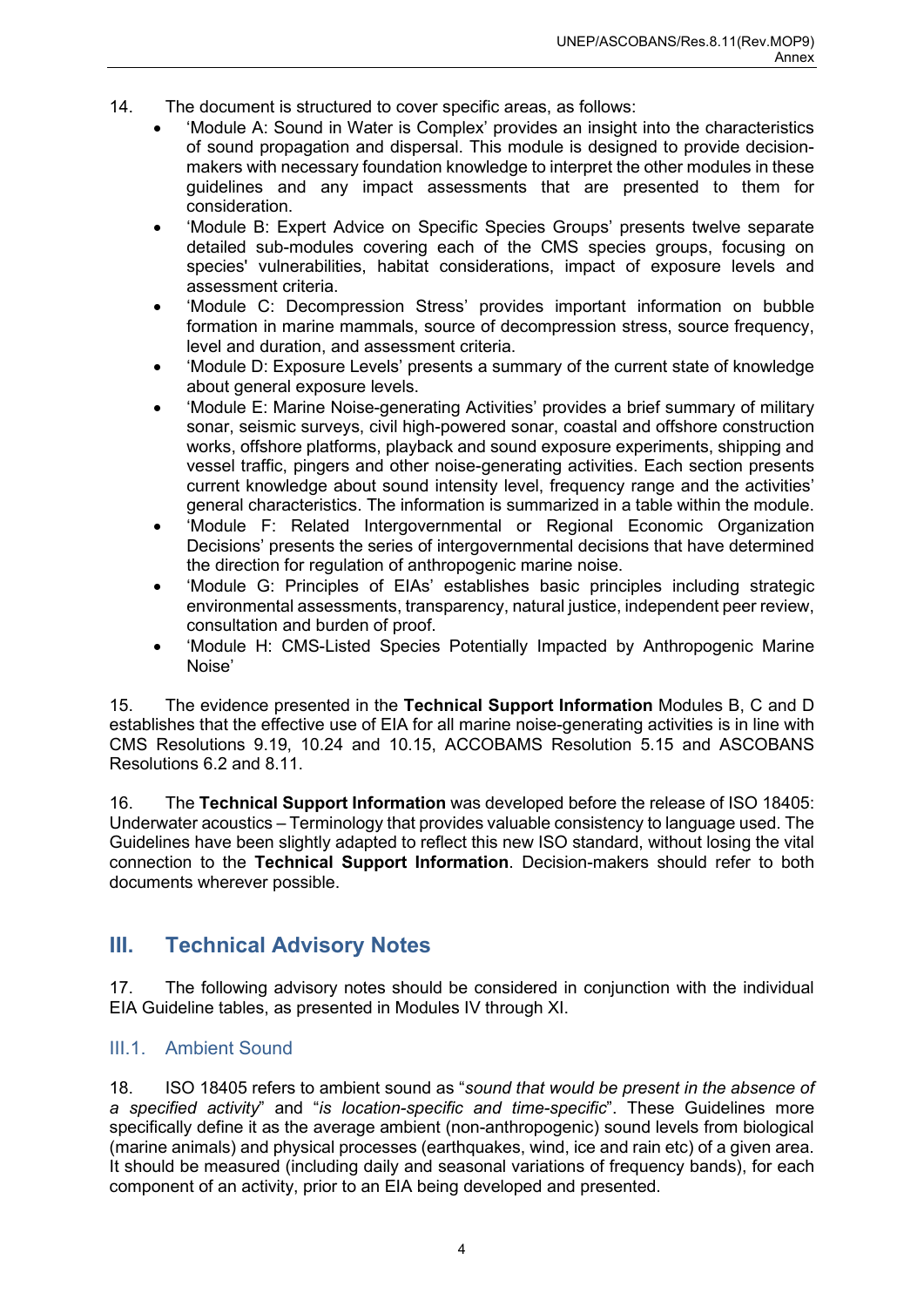#### <span id="page-7-0"></span>III.2 Sound Intensity

19. ISO 18405 defines sound intensity as "the product of the sound pressure", which is the contribution to total pressure caused by the action of sound, "and sound particle velocity", which is the contribution to velocity of a material element caused by the action of sound.

#### <span id="page-7-1"></span>III.3. Exclusion Zones

20. Where exclusion zones are referred to in these Guidelines, these are areas that are designed for the protection of specific species and/or populations. Activities, and noise generated by activities, should not propagate into these areas.

#### <span id="page-7-2"></span>III.4. Independent, Scientific Modelling of Noise Propagation

21. The objective of noise modelling for EIAs is to predict how much noise a particular activity will generate and how it will disperse. The aim is to model the received sound levels at given distances from the noise source. The amount of sound lost at the receiver from the sound source is propagation loss.

22. The intention of EIAs is to assess the impact of proposed activities on marine species and the environment. EIAs should not only present the main output of interest to the activity proponent, but should fully disclose the full frequency bandwidth of a proposed anthropogenic noise source, the intensity/pressure/energy output within that full range, and the principal or mean/median operating frequency of the source(s). (Urick, 1983, Etter, 2013; Prideaux, 2017a)

23. Many propagation models have been developed such as ray theory, normal modes, multipath expansion, fast field, wavenumber integration or parabolic equation. However, no single model accounts for all frequencies and environments. Factors that influence which propagation model/s should be used include the activity noise frequencies, water depth, seabed topography, temperature and salinity, and spatial variations in the environment. (Urick, 1983, Etter, 2013; Prideaux, 2017a)

24. The accuracy (i.e. bias) of sound propagation models depends heavily on the accuracy of their input data.

25. Commonly missing in EIAs is the modelling of particle motion propagation. Invertebrates, and some fish, detect sound through particle motion to identify predator and prey. Like sound intensity, particle motion varies significantly close to noise sources and in shallow water. Excessive levels of ensonification of these animal groups may lead to injury (barotrauma). Specific modelling techniques are required to predict the impact on these species.

#### <span id="page-7-3"></span>III.5. Sound Exposure Level cumulative (SEL<sub>cum</sub>)

26. Sound Exposure Level (SEL) is generally referred to as dB 0 to peak or peak to peak (dB 0 to peak or dB p to p) for impulsive noise like air guns or pile driving, and dB Root Mean Squared (dBrms) for non-impulsive noise such as ship noise, dredging or a wind farm's constant drone. Often this metric is normalized to a single sound exposure of one second (NOAA, 2016). The SEL cumulative (SEL<sub>cum</sub>) metric allows the cumulative exposure of an animal to a sound field for an extended period (often 24 hours) to be assessed against a predefined threshold for injury. (Southall, 2007; NOAA, 2016)

27. NOAA recommends a baseline accumulation period of 24 hours, but acknowledges that there may be specific exposure situations where this accumulation period requires adjustment (e.g., if activity lasts less than 24 hours or for situations where receivers are predicted to experience unusually long exposure durations). (NOAA, 2016) The limit value for pile driving in Germany is a sound exposure level of  $SEL_{05}$  and the sound pressure level  $L_{peak}$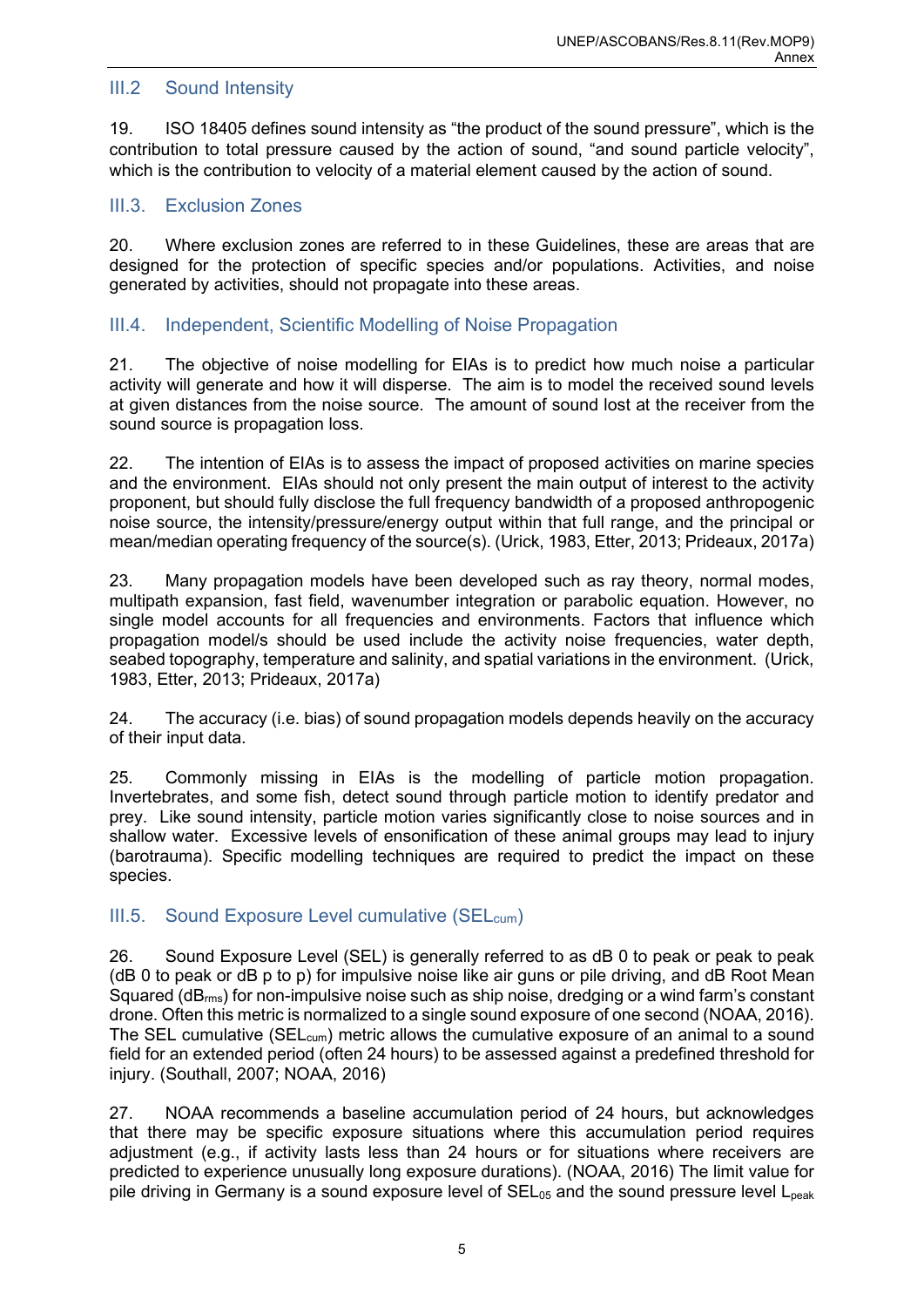at a distance of 750 metres.

#### <span id="page-8-0"></span>III.6. Particle Motion/Displacement

28. Sound exposure levels works well for marine mammals but not well for a number of other marine species, including crustaceans, bivalves and cephalopods, because these species are thought to mainly detect sound through particle motion. Particle motion or particle displacement is the displacement of a material element caused by the action of sound. For these Guidelines the motion concerned is the organism resonating in sympathy with the surrounding sound waves, oscillating back and forth in a particular direction, rather than through the tympanic mechanism of marine mammals or swim-bladders of some fish species. (Mooney, et.al., 2010; André, et.al., 2011; Hawkins and Popper, 2016; NOAA, 2016)

29. The detection of particle motion or particle displacement requires different types of sensors than those utilized by a conventional hydrophone. These sensors must specify the particle motion in terms of the particle displacement, or its time derivatives (particle velocity or particle acceleration).

### <span id="page-8-1"></span>**IV. EIA Guideline for Military and Civil High-powered Sonar**

This EIA Guideline should be used in combination with the appropriate modules on species and impact from the **Technical Support Information** (B.1-12, C and D) as required for individual regional and domestic circumstances.

The EIA Guideline for Shipping and Vessels Traffic (V) should be used when the vessel is underway/making way with sonar off.

| <b>Component</b>    | <b>Detail</b>                                                                                                                                                                                                                                                                                                                                                    |
|---------------------|------------------------------------------------------------------------------------------------------------------------------------------------------------------------------------------------------------------------------------------------------------------------------------------------------------------------------------------------------------------|
| Description of area | Detail of the spatial extent and nature of the activity – including<br>seabed bathymetry and composition, description of known<br>stratification characteristics and broad ecosystem descriptions - as<br>well as the spatial area that will experience anthropogenic noise,<br>generated by the proposed activity, above natural ambient sound<br>levels        |
|                     | Detail of the typical weather conditions and day length for the<br>$\bullet$<br>area during the proposed activity period<br>Identification of previous and simultaneous activities, their<br>seasons and duration in the same or adjoining areas, existence and<br>location of any marine protected areas, and a review of activity<br>findings and implications |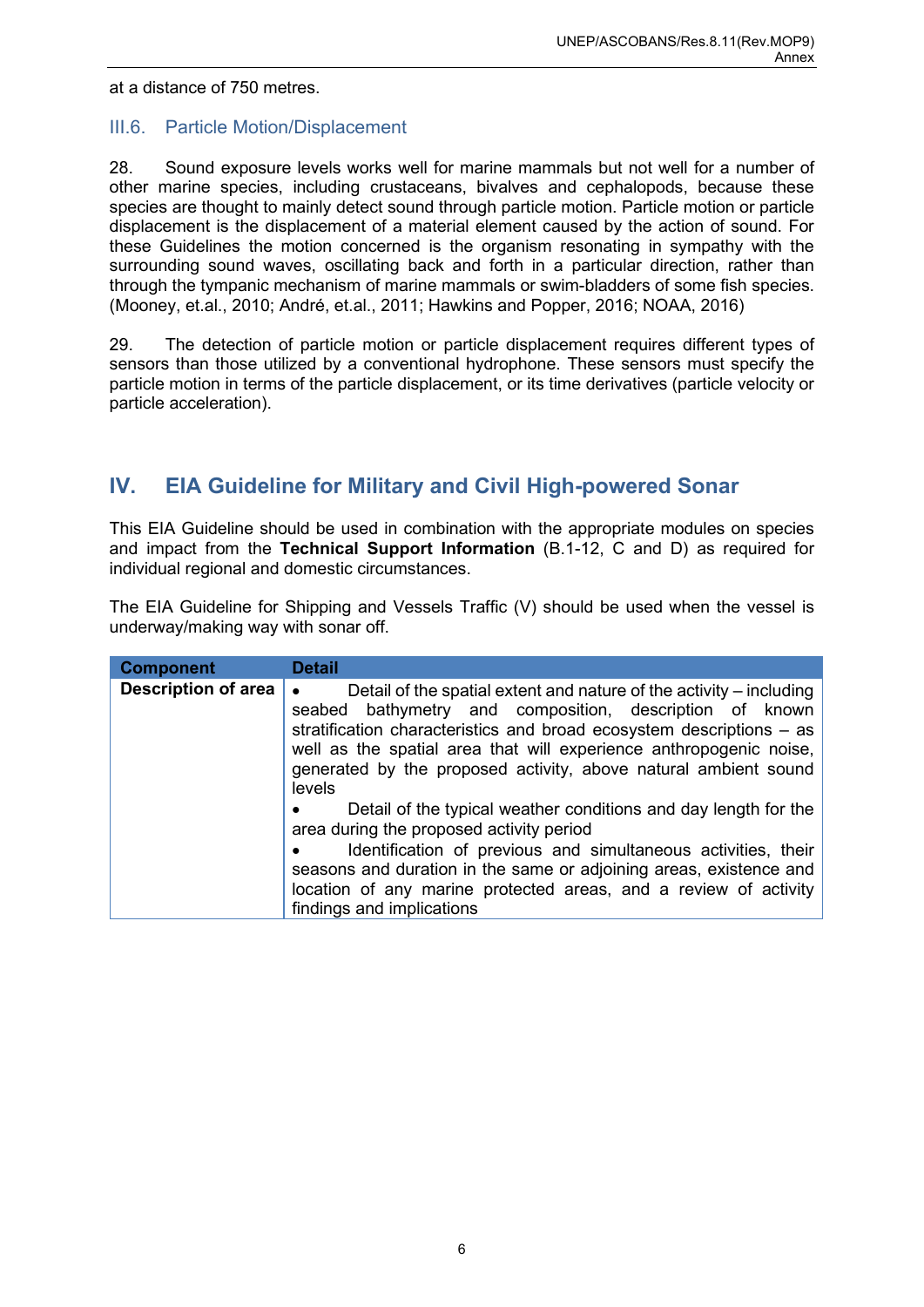| <b>Component</b>                                       | <b>Detail</b>                                                                                                                                                                                                                                                                                                                                                                                                                                                                                                                                                                                                                                                                                                                                                                                                                                                                                                                                                                                                                                                                                                                                                                                                                                                                                                                                                                                                                                  |
|--------------------------------------------------------|------------------------------------------------------------------------------------------------------------------------------------------------------------------------------------------------------------------------------------------------------------------------------------------------------------------------------------------------------------------------------------------------------------------------------------------------------------------------------------------------------------------------------------------------------------------------------------------------------------------------------------------------------------------------------------------------------------------------------------------------------------------------------------------------------------------------------------------------------------------------------------------------------------------------------------------------------------------------------------------------------------------------------------------------------------------------------------------------------------------------------------------------------------------------------------------------------------------------------------------------------------------------------------------------------------------------------------------------------------------------------------------------------------------------------------------------|
| <b>Description of the</b><br>equipment and<br>activity | Explanation of all activity technologies available and why each<br>$\bullet$<br>proposed technology is chosen<br>Description of the activity technology including:<br>a. name and description of the vessel/s to be used (except<br>where details would risk national security)<br>b. total duration of the proposed activity<br>proposed timing of operations – season/time of day/during<br>C.<br>all weather conditions<br>d. signal duration and sound intensity level (dB peak to peak)<br>in water $@$ 1 metre, frequency ranges and ping rate<br>Specification of the activity including anticipated nautical miles<br>to be covered, track-lines, speed of vessels and sonar power setting<br>changes<br>Identification of other activities having an impact in the region<br>during and after the planned activity, if there is information,<br>accompanied by the analysis and review of potential cumulative or<br>synergistic impacts                                                                                                                                                                                                                                                                                                                                                                                                                                                                                              |
| <b>Modelling of noise</b><br>propagation loss          | Detail of independent, scientific modelling of noise propagation<br>loss in the same season/weather conditions as the proposed activity<br>accounting for local propagation features (depth and type of sea<br>bottom, local propagation paths related to thermal stratification,<br>SOFAR or natural channel characteristics) from point source out to a<br>radius where the noise levels generated are close to natural ambient<br>sound levels<br>Identification and mapping of proposed exclusion zones for<br>species and description of how noise propagation into these zones will<br>be minimized, taking into consideration the local propagation features                                                                                                                                                                                                                                                                                                                                                                                                                                                                                                                                                                                                                                                                                                                                                                            |
| <b>Species impact</b>                                  | General:<br>$\bullet$<br>a. Identification and density of species likely to be present<br>that will experience sound transmission generated by the<br>proposed activity above natural ambient sound levels; and<br>calculated from this, the extent of the impact zones<br>b. Specification of the type of impact predicted (direct and<br>indirect) as well as direct and indirect impacts on prey species<br>c. Information on the behaviour of each species group, and<br>the ability to detect each of the species for mitigation purposes<br>(e.g. for marine mammals this will include diving behaviour,<br>vocal behaviour, and conspicuousness when at the surface).<br>For each species group, also detail of the following (refer to<br>module B species summaries):<br>a. Species vulnerabilities:<br>specific vulnerabilities to noise<br>L.<br>lifecycle components of these vulnerabilities<br>b. Habitat:<br>specific habitat components considered<br>L.<br>presence of critical habitat (calving, spawning, feeding<br>н.<br>grounds, resting bays etc.)<br>c. Scientific assessment of impact:<br>exposure levels<br>i.<br>total exposure duration<br>ii.<br>iii. determination of precautionary safe/harmful exposure<br>levels (direct impact, indirect impact and disturbance) that<br>account for uncertainty and avoids erroneous conclusions.<br>Quantification of the effectiveness of proposed mitigation<br>methods |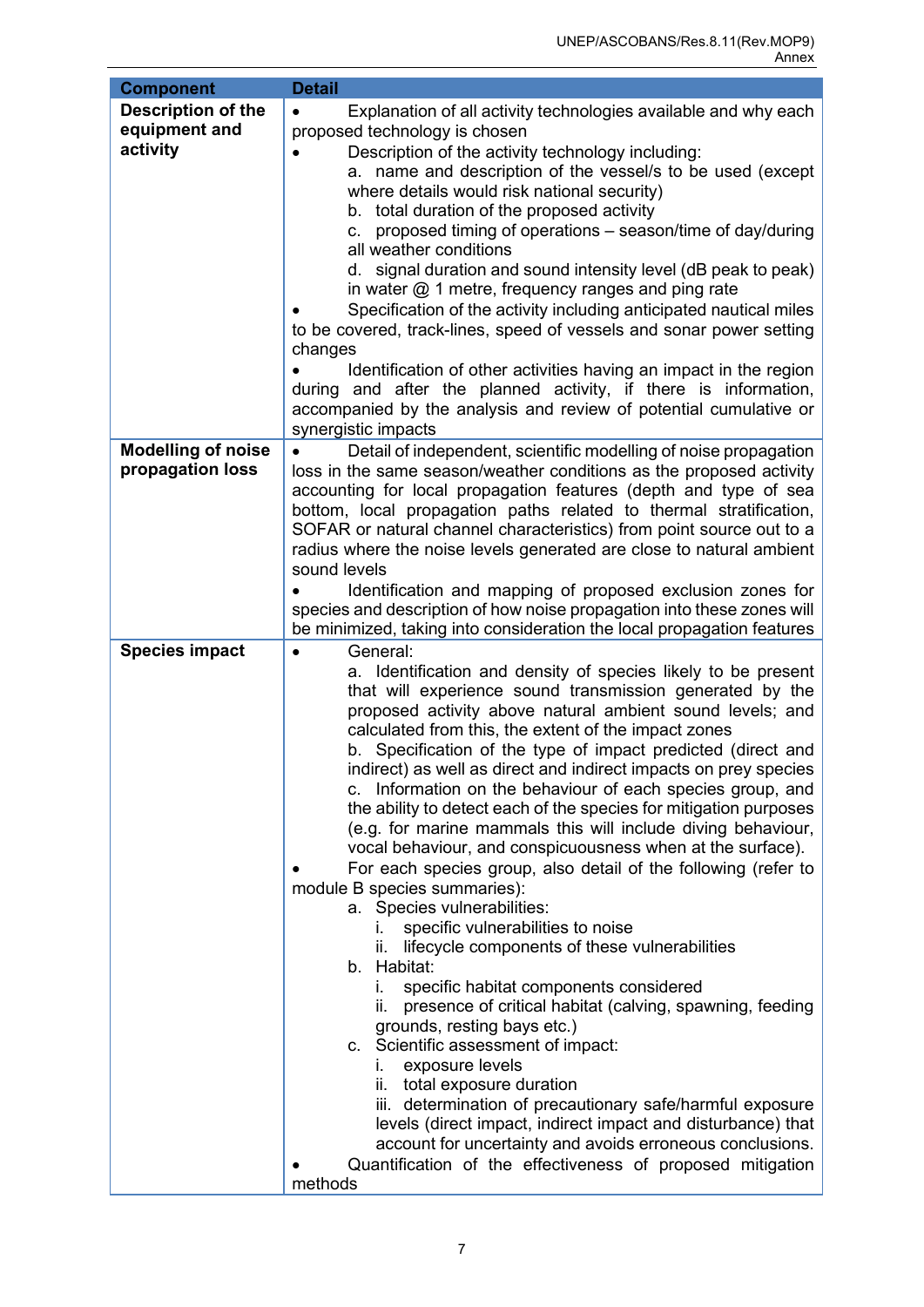<span id="page-10-0"></span>

| <b>Component</b>        | <b>Detail</b>                                                                                   |
|-------------------------|-------------------------------------------------------------------------------------------------|
| <b>Mitigation and</b>   | Detail of:<br>$\bullet$                                                                         |
| monitoring plans        | a. Scientific monitoring programmes before the survey to                                        |
|                         | assess species distribution and behaviour, to facilitate the                                    |
|                         | incorporation of monitoring results into the impact assessment.                                 |
|                         | b. Scientific monitoring programmes, conducted during and                                       |
|                         | after the activity, to assess impact                                                            |
|                         | c. Transparent processes for regular real-time public                                           |
|                         | reporting of activity progress and all impacts encountered                                      |
|                         | d. Most appropriate methods of species detection (e.g.                                          |
|                         | visual/acoustic) and the range of available methods, and their                                  |
|                         | advantages and limitations, as well their practical application                                 |
|                         | during the activity.                                                                            |
|                         | e. Impact mitigation proposals:<br>24-hour visual or other means of detection, especially<br>i. |
|                         | under conditions of poor visibility (including high winds,                                      |
|                         | night conditions, sea spray or fog)                                                             |
|                         | establishing exclusion zones to protect specific                                                |
|                         | species, accompanied by scientific and precautionary                                            |
|                         | justification for these zones                                                                   |
|                         | iii. soft start and shut-down protocols                                                         |
|                         | iv. spatio-temporal restrictions                                                                |
| <b>Reporting plans</b>  | Detail of post operation reporting plans including verification of<br>$\bullet$                 |
|                         | the effectiveness of mitigation                                                                 |
| <b>Consultation and</b> | Description of consultation, prior to EIA submission:<br>$\bullet$                              |
| independent             | a. List of stakeholders consulted                                                               |
| review                  | information provided to<br>b. Detail<br>of<br>stakeholders,                                     |
|                         | opportunities given for appropriate engagement and the<br>timeframe for feedback                |
|                         | c. Explanation of what amendments and changes have been                                         |
|                         | made to the proposed activity in response to the comments,                                      |
|                         | queries, requests and concerns                                                                  |
|                         | d. Explanation of which comments, queries, requests and                                         |
|                         | concerns have not been accommodated and why                                                     |
|                         | Description of independent review of draft EIA:                                                 |
|                         | a. Detail of the independent reviewers (species experts)                                        |
|                         | including affiliation and qualifications                                                        |
|                         | b. Description of the comments, queries, requests and                                           |
|                         | concerns received from each reviewer                                                            |
|                         | c. Explanation of what amendments and changes have been                                         |
|                         | made to the proposed activity in response to the comments,                                      |
|                         | queries, requests and concerns<br>d. Explanation of which comments, queries, requests and       |
|                         | concerns have not been accommodated and why                                                     |
|                         |                                                                                                 |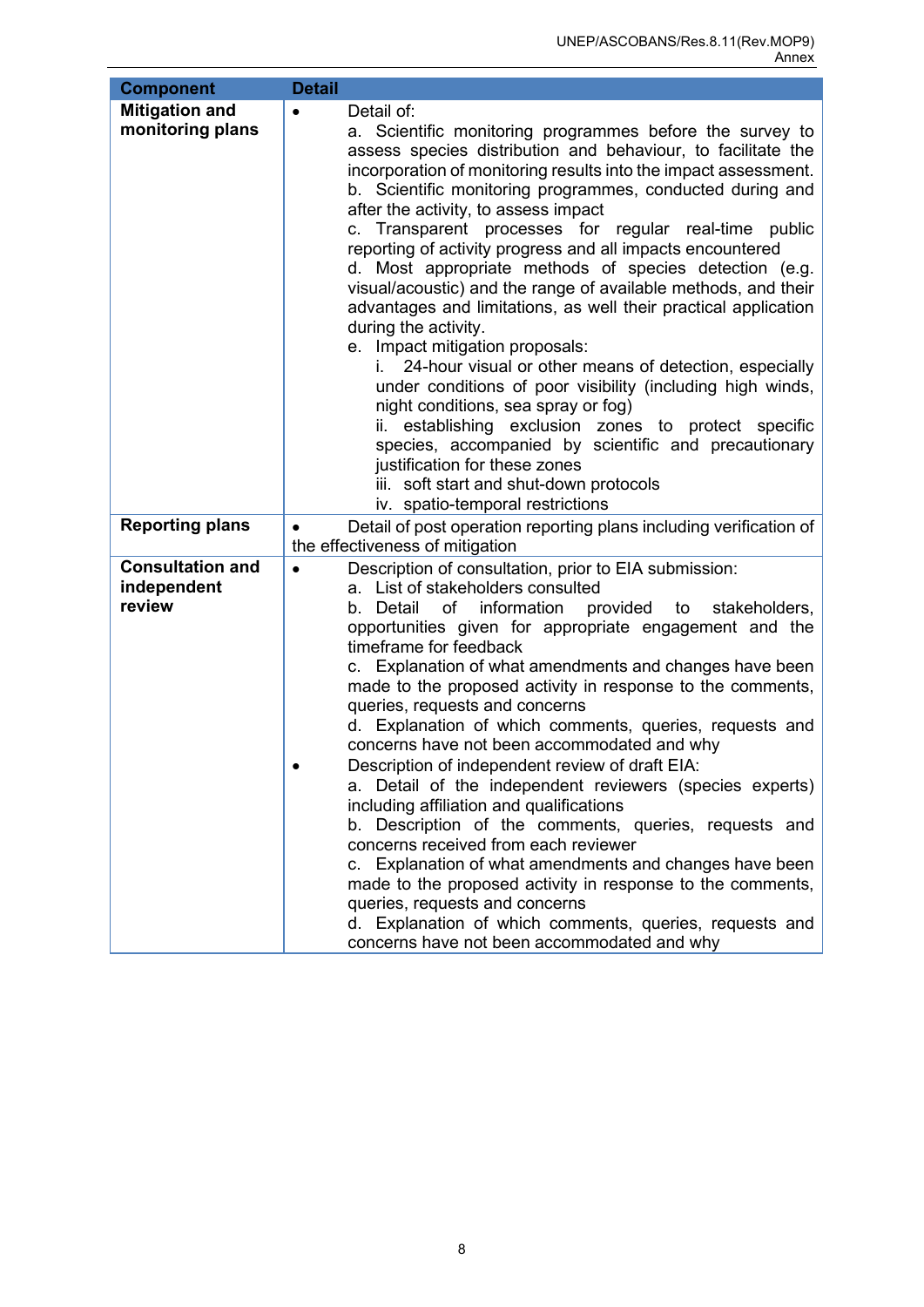# **V. EIA Guideline for Shipping and Vessels Traffic**

This EIA Guideline should be used in combination with the appropriate modules on species and impact from the **Technical Support Information** (B.1-12, C and D) as required for individual regional and domestic circumstances.

This EIA Guideline is directed to shipping regulators, including port and harbour authorities. Cumulative impact of shipping, identifying appropriate exclusion zones and shipping lanes should be the focus.

| <b>Component</b>                              | <b>Detail</b>                                                                                                                                                                                                                                                                                                                                                                                                                                                                                                                                                                                                                               |
|-----------------------------------------------|---------------------------------------------------------------------------------------------------------------------------------------------------------------------------------------------------------------------------------------------------------------------------------------------------------------------------------------------------------------------------------------------------------------------------------------------------------------------------------------------------------------------------------------------------------------------------------------------------------------------------------------------|
| <b>Description of area</b>                    | Detail of the spatial extent and nature of the activity – including<br>bathymetry and composition, description of known<br>seabed<br>stratification characteristics and broad ecosystem descriptions – as<br>well as the spatial area that will experience anthropogenic noise,<br>generated by the proposed shipping, above natural ambient sound<br>levels<br>Detail of the typical weather conditions and day length for the<br>area during the proposed activity period<br>Existence and location of any marine protected areas                                                                                                         |
| <b>Description of</b>                         | Description<br>of<br>vessel/s<br>(tonnage,<br>propulsion<br>and<br>$\bullet$                                                                                                                                                                                                                                                                                                                                                                                                                                                                                                                                                                |
| vessels and                                   | displacement) and equipment activity                                                                                                                                                                                                                                                                                                                                                                                                                                                                                                                                                                                                        |
| equipment                                     | Detail of all activities including sound intensity levels ( $dB_{\rm rms}$ ) $\omega$<br>1 metre and frequency ranges (all frequencies to encompass, inter<br>alia, propeller resonance, harmonics, cavitations, engine and hull<br>noise)<br>Identification of other activities having an impact in the region<br>accompanied by the analysis and review of potential cumulative or<br>synergistic impacts                                                                                                                                                                                                                                 |
| <b>Modelling of noise</b><br>propagation loss | Detail of independent, scientific modelling of noise propagation<br>loss in confined areas (harbours and channels) and accounting for<br>local propagation features (depth and type of sea bottom, local<br>propagation paths related to thermal stratification, SOFAR or natural<br>channel characteristics) from point source out to a radius where the<br>noise levels generated are close to natural ambient sound levels<br>Identification and mapping of proposed species exclusion<br>zones and description of how noise propagation into these zones will<br>be minimized, taking into consideration the local propagation features |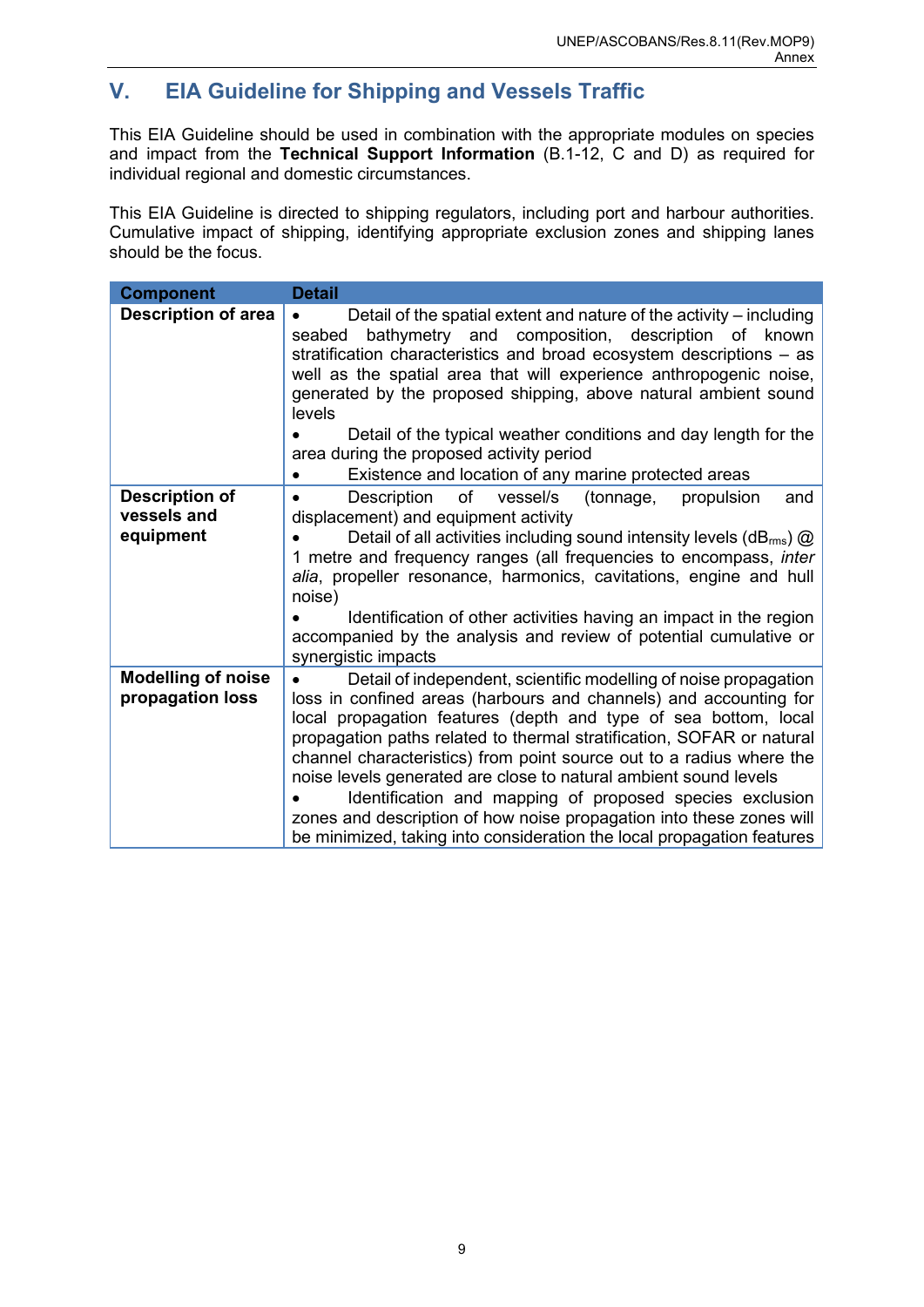| <b>Component</b>        | <b>Detail</b>                                                                                                                                                                                                                                                                                                                                                                                                                                                                                                                                                                                                                                                                                                                                                                                                                                                                                                                                                                                                                                                                                                                                                                                                                                                                                                                                                                                                               |
|-------------------------|-----------------------------------------------------------------------------------------------------------------------------------------------------------------------------------------------------------------------------------------------------------------------------------------------------------------------------------------------------------------------------------------------------------------------------------------------------------------------------------------------------------------------------------------------------------------------------------------------------------------------------------------------------------------------------------------------------------------------------------------------------------------------------------------------------------------------------------------------------------------------------------------------------------------------------------------------------------------------------------------------------------------------------------------------------------------------------------------------------------------------------------------------------------------------------------------------------------------------------------------------------------------------------------------------------------------------------------------------------------------------------------------------------------------------------|
| <b>Species impact</b>   | General:<br>$\bullet$<br>a. Identification and density of species likely to be present<br>that will experience sound transmission generated by the<br>proposed activity above natural ambient sound levels.<br>Calculated from this, the extent of the impact zones, and the<br>number of animals affected by the activity.<br>b. Specification of the type of impact predicted (direct and<br>indirect) as well as direct and indirect impacts on prey species<br>c. Information on the behaviour of each species group, and<br>the ability to detect each of the species for mitigation purposes<br>(e.g. for marine mammals this will include diving behaviour,<br>vocal behaviour, and conspicuousness when at the surface).<br>For each species group, also detail of the following (refer to<br>module B species summary):<br>a. Species vulnerabilities:<br>specific vulnerabilities to noise<br>L.<br>lifecycle components of these vulnerabilities<br>ÎĹ.<br>b. Habitat:<br>specific habitat components considered<br>i.<br>presence of critical habitat (calving, spawning, feeding<br>ii.<br>grounds, resting bays etc.)<br>c. Scientific assessment of impact:<br>exposure levels<br>i.<br>ii. total exposure duration<br>iii. determination of precautionary safe/harmful exposure<br>levels (direct impact, indirect impact and disturbance) that<br>account for uncertainty and avoids erroneous conclusions |
| <b>Monitoring plans</b> | Explanation of access to the evaluation of ongoing scientific<br>$\bullet$                                                                                                                                                                                                                                                                                                                                                                                                                                                                                                                                                                                                                                                                                                                                                                                                                                                                                                                                                                                                                                                                                                                                                                                                                                                                                                                                                  |
|                         | monitoring data to assess impacts<br>Quantification of the effectiveness of proposed mitigation                                                                                                                                                                                                                                                                                                                                                                                                                                                                                                                                                                                                                                                                                                                                                                                                                                                                                                                                                                                                                                                                                                                                                                                                                                                                                                                             |
|                         | methods                                                                                                                                                                                                                                                                                                                                                                                                                                                                                                                                                                                                                                                                                                                                                                                                                                                                                                                                                                                                                                                                                                                                                                                                                                                                                                                                                                                                                     |
|                         | Spatio-temporal restrictions<br>$\bullet$                                                                                                                                                                                                                                                                                                                                                                                                                                                                                                                                                                                                                                                                                                                                                                                                                                                                                                                                                                                                                                                                                                                                                                                                                                                                                                                                                                                   |
| <b>Consultation and</b> | Description of consultation, prior to EIA submission:<br>$\bullet$                                                                                                                                                                                                                                                                                                                                                                                                                                                                                                                                                                                                                                                                                                                                                                                                                                                                                                                                                                                                                                                                                                                                                                                                                                                                                                                                                          |
| independent<br>review   | a. List of stakeholders consulted                                                                                                                                                                                                                                                                                                                                                                                                                                                                                                                                                                                                                                                                                                                                                                                                                                                                                                                                                                                                                                                                                                                                                                                                                                                                                                                                                                                           |
|                         | information<br>b. Detail<br>оf<br>provided<br>stakeholders,<br>to<br>opportunities given for appropriate engagement and the                                                                                                                                                                                                                                                                                                                                                                                                                                                                                                                                                                                                                                                                                                                                                                                                                                                                                                                                                                                                                                                                                                                                                                                                                                                                                                 |
|                         | timeframe for feedback                                                                                                                                                                                                                                                                                                                                                                                                                                                                                                                                                                                                                                                                                                                                                                                                                                                                                                                                                                                                                                                                                                                                                                                                                                                                                                                                                                                                      |
|                         | c. Explanation of what amendments and changes have been                                                                                                                                                                                                                                                                                                                                                                                                                                                                                                                                                                                                                                                                                                                                                                                                                                                                                                                                                                                                                                                                                                                                                                                                                                                                                                                                                                     |
|                         | made to the proposed activity in response to the comments,<br>queries, requests and concerns                                                                                                                                                                                                                                                                                                                                                                                                                                                                                                                                                                                                                                                                                                                                                                                                                                                                                                                                                                                                                                                                                                                                                                                                                                                                                                                                |
|                         | d. Explanation of which comments, queries, requests and                                                                                                                                                                                                                                                                                                                                                                                                                                                                                                                                                                                                                                                                                                                                                                                                                                                                                                                                                                                                                                                                                                                                                                                                                                                                                                                                                                     |
|                         | concerns have not been accommodated and why                                                                                                                                                                                                                                                                                                                                                                                                                                                                                                                                                                                                                                                                                                                                                                                                                                                                                                                                                                                                                                                                                                                                                                                                                                                                                                                                                                                 |
|                         | Description of independent review of draft EIA:                                                                                                                                                                                                                                                                                                                                                                                                                                                                                                                                                                                                                                                                                                                                                                                                                                                                                                                                                                                                                                                                                                                                                                                                                                                                                                                                                                             |
|                         | a. Detail of the independent reviewers (species experts)<br>including affiliation and qualifications                                                                                                                                                                                                                                                                                                                                                                                                                                                                                                                                                                                                                                                                                                                                                                                                                                                                                                                                                                                                                                                                                                                                                                                                                                                                                                                        |
|                         | b. Description of the comments, queries, requests and                                                                                                                                                                                                                                                                                                                                                                                                                                                                                                                                                                                                                                                                                                                                                                                                                                                                                                                                                                                                                                                                                                                                                                                                                                                                                                                                                                       |
|                         | concerns received from each reviewer                                                                                                                                                                                                                                                                                                                                                                                                                                                                                                                                                                                                                                                                                                                                                                                                                                                                                                                                                                                                                                                                                                                                                                                                                                                                                                                                                                                        |
|                         | c. Explanation of what amendments and changes have been<br>made to the proposed activity in response to the comments,                                                                                                                                                                                                                                                                                                                                                                                                                                                                                                                                                                                                                                                                                                                                                                                                                                                                                                                                                                                                                                                                                                                                                                                                                                                                                                       |
|                         | queries, requests and concerns                                                                                                                                                                                                                                                                                                                                                                                                                                                                                                                                                                                                                                                                                                                                                                                                                                                                                                                                                                                                                                                                                                                                                                                                                                                                                                                                                                                              |
|                         | d. Explanation of which comments, queries, requests and                                                                                                                                                                                                                                                                                                                                                                                                                                                                                                                                                                                                                                                                                                                                                                                                                                                                                                                                                                                                                                                                                                                                                                                                                                                                                                                                                                     |
|                         | concerns have not been accommodated and why                                                                                                                                                                                                                                                                                                                                                                                                                                                                                                                                                                                                                                                                                                                                                                                                                                                                                                                                                                                                                                                                                                                                                                                                                                                                                                                                                                                 |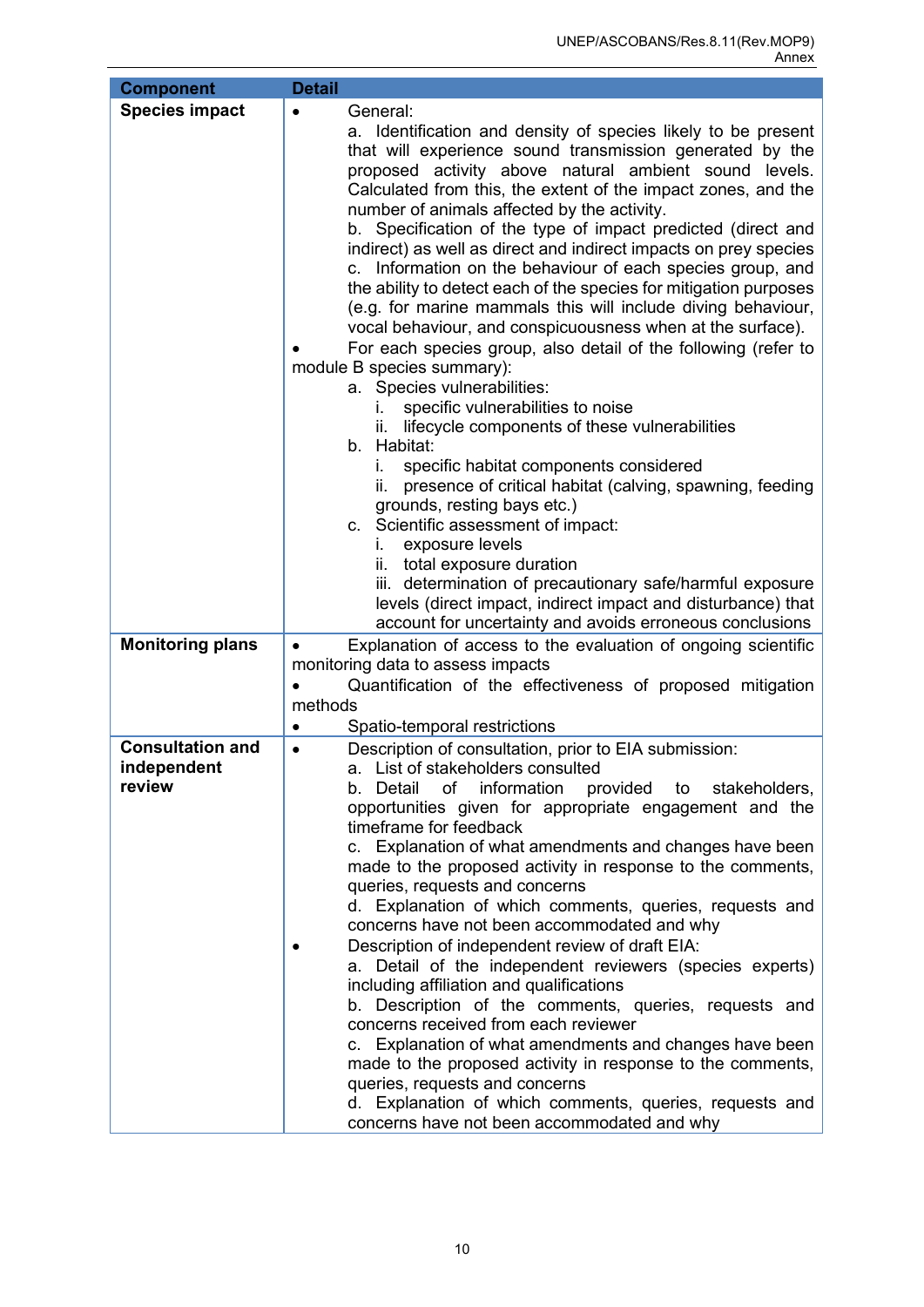# <span id="page-13-0"></span>**VI. EIA Guideline for Seismic Surveys (Air Gun and Alternative Technologies)**

This EIA Guideline should be used in combination with the appropriate modules on species and impact from the **Technical Support Information** (B.1-12, C and D) as required for individual regional and domestic circumstances.

| <b>Component</b>                                       | <b>Detail</b>                                                                                                                                                                                                                                                                                                                                                                                                                                                                                                                                                                                                                                                                                                                                                                                                                                                                                                                                                                                                                                                                                                                                                                                                                                                                                                                                                                                                                                                                                                                                                                                      |
|--------------------------------------------------------|----------------------------------------------------------------------------------------------------------------------------------------------------------------------------------------------------------------------------------------------------------------------------------------------------------------------------------------------------------------------------------------------------------------------------------------------------------------------------------------------------------------------------------------------------------------------------------------------------------------------------------------------------------------------------------------------------------------------------------------------------------------------------------------------------------------------------------------------------------------------------------------------------------------------------------------------------------------------------------------------------------------------------------------------------------------------------------------------------------------------------------------------------------------------------------------------------------------------------------------------------------------------------------------------------------------------------------------------------------------------------------------------------------------------------------------------------------------------------------------------------------------------------------------------------------------------------------------------------|
| <b>Description of area</b>                             | Detail of the spatial extent and nature of the survey – including<br>bathymetry and composition, description of known<br>seabed<br>stratification characteristics and broad ecosystem descriptions – as<br>well as the spatial area that will experience anthropogenic noise,<br>generated by the proposed survey, above natural ambient sound<br>levels<br>Detail of the typical weather conditions and day length for the<br>area during the proposed activity period<br>Identification of previous and simultaneous activities, their<br>seasons and duration in the same or adjoining areas, existence and<br>location of any marine protected areas, and a review of activity<br>findings and implications                                                                                                                                                                                                                                                                                                                                                                                                                                                                                                                                                                                                                                                                                                                                                                                                                                                                                    |
| <b>Description of the</b><br>equipment and<br>activity | Explanation of all survey technologies available (including low-<br>$\bullet$<br>noise or noise-free options) and why the proposed technology has<br>been chosen. If low-noise options have not been chosen, an<br>explanation should be provided about why these technologies are not<br>preferred<br>Description of the survey technology including:<br>a. name and description of the vessel/s to be used<br>b. total duration of the proposed survey, date, timeframe<br>c. proposed timing of operations – season/time of day/during<br>all weather conditions<br>d. sound intensity level (dB peak to peak) in water $@$ 1 metre<br>and all frequency ranges and discharge rate<br>e. if an air gun technology is proposed:<br>number of arrays<br>i.<br>ii. number of air guns within each array<br>iii. air gun charge pressure to be used<br>iv. volume of each air gun in cubic inches<br>v. official calibration figures supplied by the survey vessel<br>to be charted, for noise modelling<br>vi. depth the air guns to be set<br>vii. number and length of streamers, distance set apart and<br>depth the hydrophones are set<br>Specification of the survey including anticipated nautical miles<br>to be covered, track-lines, speed of vessels, start-up and shut-down<br>procedures, distance and procedures for vessel turns including any<br>planned air gun power setting changes<br>Identification of other activities having an impact in the region<br>during the planned survey, accompanied by the analysis and review<br>of potential cumulative or synergistic impacts |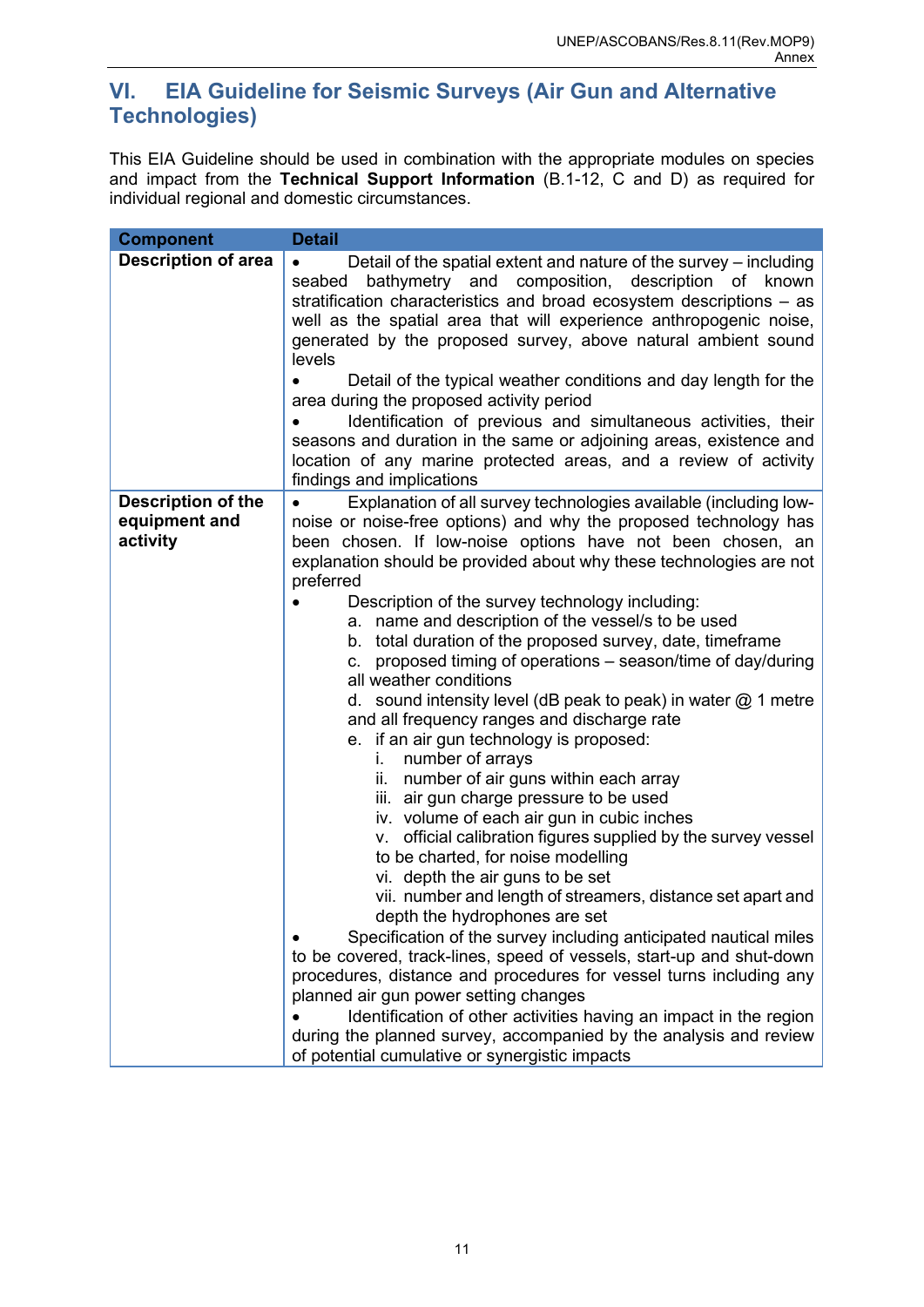| <b>Component</b>                              | <b>Detail</b>                                                                                                                                                                                                                                                                                                                                                                                                                                                                                                                                                                                                                                                                                                                                                                                                                                                                                                                                                                                                                                                                                                                                                                                                                                                                                                                                                                                                        |
|-----------------------------------------------|----------------------------------------------------------------------------------------------------------------------------------------------------------------------------------------------------------------------------------------------------------------------------------------------------------------------------------------------------------------------------------------------------------------------------------------------------------------------------------------------------------------------------------------------------------------------------------------------------------------------------------------------------------------------------------------------------------------------------------------------------------------------------------------------------------------------------------------------------------------------------------------------------------------------------------------------------------------------------------------------------------------------------------------------------------------------------------------------------------------------------------------------------------------------------------------------------------------------------------------------------------------------------------------------------------------------------------------------------------------------------------------------------------------------|
| <b>Modelling of noise</b><br>propagation loss | Detail of independent, scientific modelling of noise propagation<br>loss in the same season/weather conditions as the proposed activity<br>accounting for local propagation features (depth and type of sea<br>bottom, local propagation paths related to thermal stratification,<br>SOFAR or natural channel characteristics) from point source out to a<br>radius where the noise levels generated are close to natural ambient<br>sound levels<br>Identification and mapping of proposed species exclusion<br>zones and description of how noise propagation into these zones will<br>be minimized, taking into consideration the local propagation features                                                                                                                                                                                                                                                                                                                                                                                                                                                                                                                                                                                                                                                                                                                                                      |
| <b>Species impact</b>                         | General:<br>$\bullet$<br>a. Identification and density of species likely to be present<br>that will experience sound transmission generated by the<br>proposed activity above natural ambient sound levels.<br>Calculated from this, the extent of the impact zones, and the<br>number of animals affected by the activity.<br>a. Specification of the type of impact predicted (direct and<br>indirect) as well as direct and indirect impacts to prey species<br>b. Information on the behaviour of each species group, and<br>the ability to detect each of the species for mitigation purposes<br>(e.g. for marine mammals this will include diving behaviour,<br>vocal behaviour, and conspicuousness when at the surface).<br>For each species group, also detail of the following (refer to<br>module B species summary):<br>a. Species vulnerabilities:<br>specific vulnerabilities to noise<br>ı.<br>lifecycle components of these vulnerabilities<br>b. Habitat:<br>specific habitat components considered<br>İ.<br>presence of critical habitat (calving, spawning, feeding<br>ii.<br>grounds, resting bays etc.)<br>c. Scientific assessment of impact:<br>exposure levels<br>İ.<br>ii. total exposure duration<br>iii. determination of precautionary safe/harmful exposure<br>levels (direct impact, indirect impact and disturbance) that<br>account for uncertainty and avoids erroneous conclusions |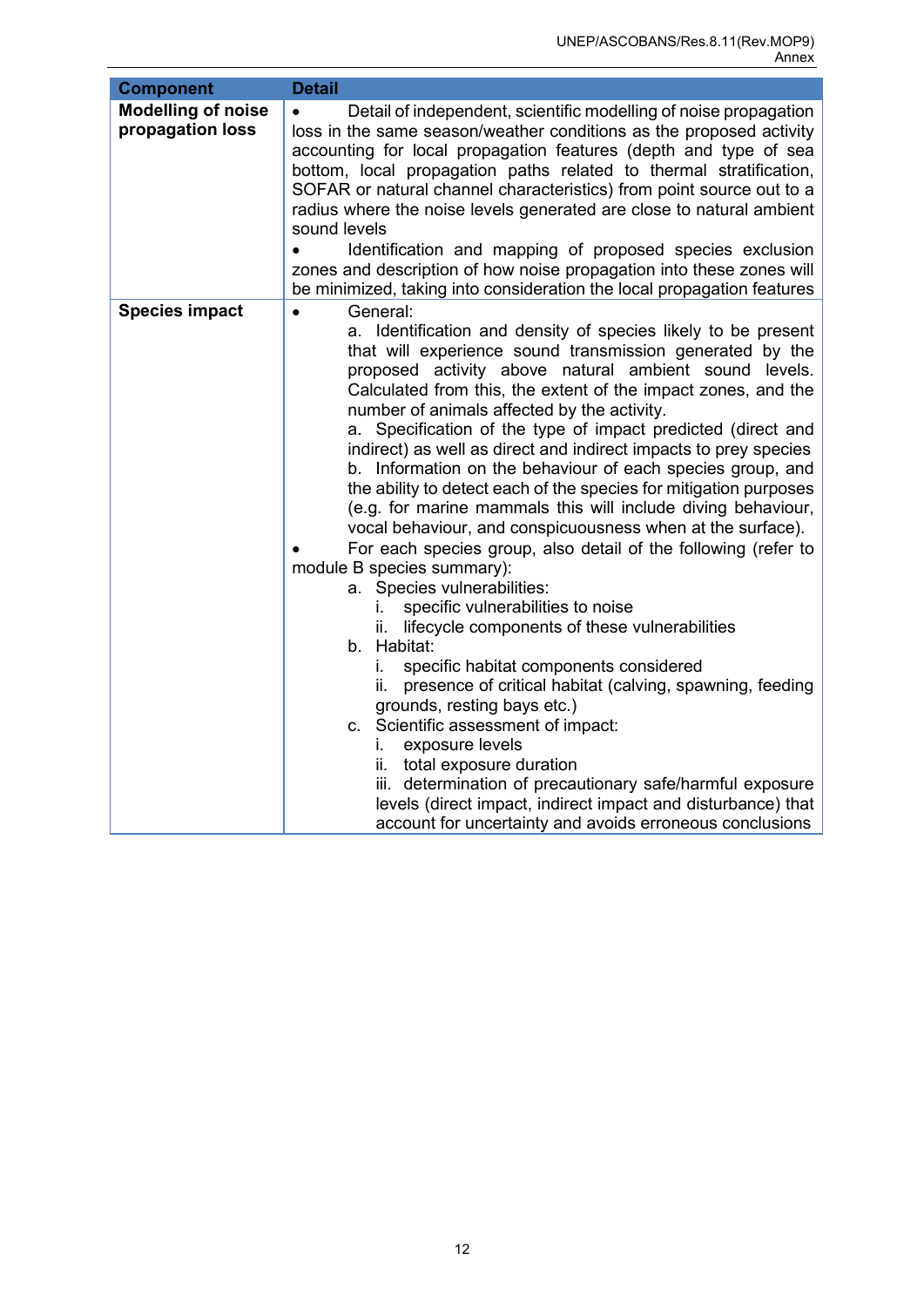| <b>Component</b>                                 | <b>Detail</b>                                                                                                                                                                                                                                                                                                                                                                                                                                                                                                                                                                                                                                                                                                                                                                                                                                                                                                                                                                                                                                                                                                                                                                                                                                                                                                                                                                                                                                                                                   |
|--------------------------------------------------|-------------------------------------------------------------------------------------------------------------------------------------------------------------------------------------------------------------------------------------------------------------------------------------------------------------------------------------------------------------------------------------------------------------------------------------------------------------------------------------------------------------------------------------------------------------------------------------------------------------------------------------------------------------------------------------------------------------------------------------------------------------------------------------------------------------------------------------------------------------------------------------------------------------------------------------------------------------------------------------------------------------------------------------------------------------------------------------------------------------------------------------------------------------------------------------------------------------------------------------------------------------------------------------------------------------------------------------------------------------------------------------------------------------------------------------------------------------------------------------------------|
| <b>Mitigation and</b><br>monitoring plans        | Detail of:<br>$\bullet$<br>a. Scientific monitoring before the survey to assess<br>baselines, species distribution and behaviour to facilitate the<br>incorporation of monitoring results into the impact assessment<br>b. Scientific monitoring programmes, conducted during and<br>after the survey, to assess impact, including noise monitoring<br>stations placed at specified distances<br>c. Transparent processes for regular real-time public<br>reporting of survey progress and all impacts encountered<br>d. Most appropriate methods of species detection (e.g.<br>visual/acoustic) and the range of available methods, and their<br>advantages and limitations, as well their practical application<br>during the activity.<br>e. Impact mitigation proposals:<br>24-hour visual or other means of detection, especially<br>under conditions of poor visibility (including high winds,<br>night conditions, sea spray or fog)<br>establishing exclusion zones to protect specific<br>ii.<br>species, including scientific and precautionary justification<br>for these zones<br>iii. soft start and shut-down protocols<br>iv. protocols in place for consistent and detailed data<br>recording (observer/PAM sightings and effort logs, survey<br>tracks and operations)<br>v. detailed, clear, chain of command for implementing<br>shut-down mitigation protocols<br>vi. spatio-temporal restrictions<br>Quantification of the effectiveness of proposed mitigation<br>methods |
| <b>Reporting plans</b>                           | Detail of post operation reporting plans including verification of<br>$\bullet$<br>the effectiveness of mitigation, and any shut-down procedures<br>occurring and reasons why                                                                                                                                                                                                                                                                                                                                                                                                                                                                                                                                                                                                                                                                                                                                                                                                                                                                                                                                                                                                                                                                                                                                                                                                                                                                                                                   |
| <b>Consultation and</b><br>independent<br>review | Description of consultation, prior to EIA submission:<br>$\bullet$<br>a. List of stakeholders consulted<br>b. Detail<br>information<br>provided to<br>of<br>stakeholders,<br>opportunities given for appropriate engagement and the<br>timeframe for feedback<br>c. Explanation of what amendments and changes have been<br>made to the proposed survey in response to the comments,<br>queries, requests and concerns<br>d. Explanation of which comments, queries, requests and<br>concerns have not been accommodated and why<br>Description of independent review of draft EIA:<br>a. Detail of the independent reviewers (species experts)<br>including affiliation and qualifications<br>b. Description of the comments, queries, requests and<br>concerns received from each reviewer<br>c. Explanation of what amendments and changes have been<br>made to the proposed survey in response to the comments,<br>queries, requests and concerns<br>d. Explanation of which comments, queries, requests and<br>concerns have not been accommodated and why                                                                                                                                                                                                                                                                                                                                                                                                                                 |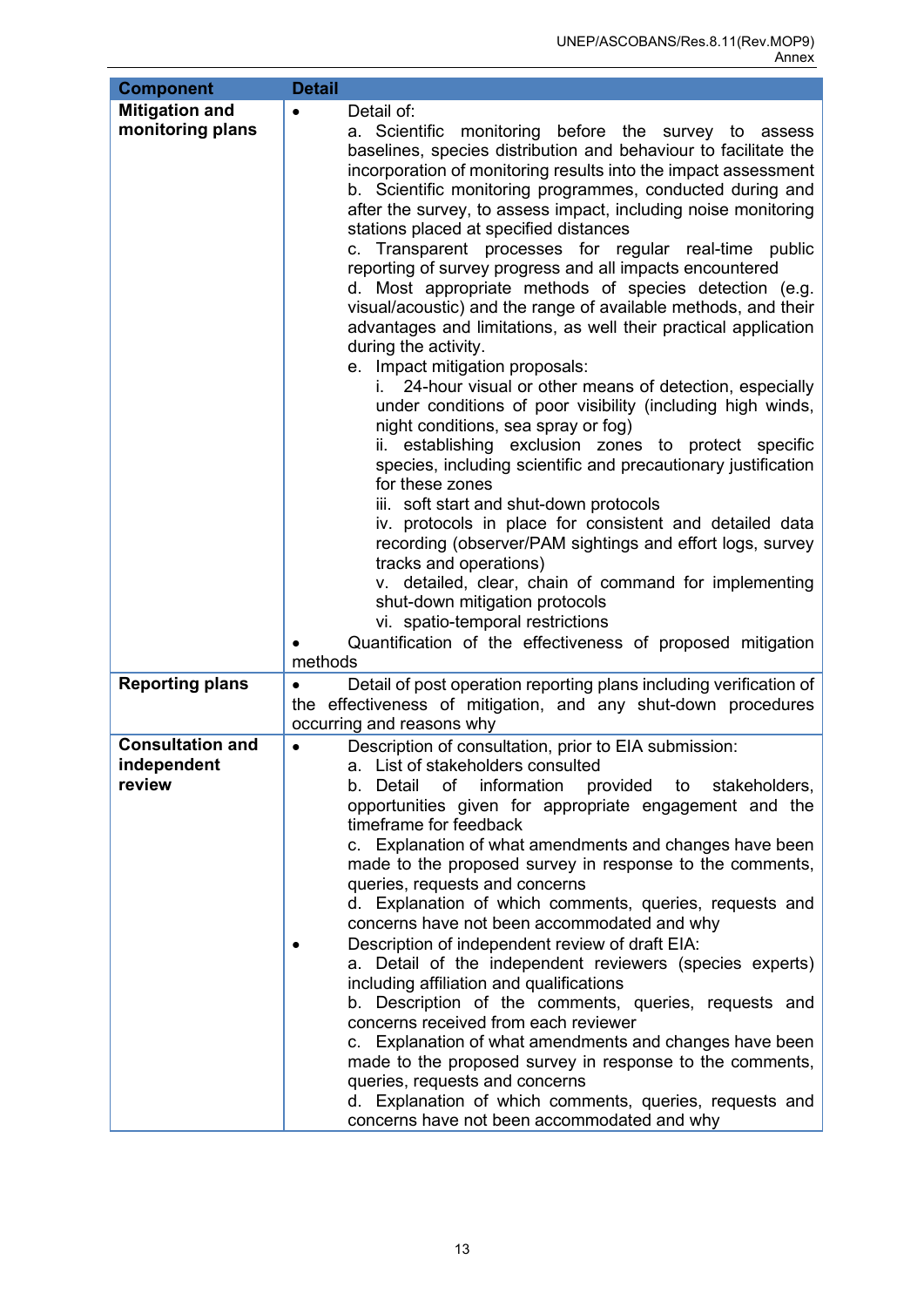# <span id="page-16-0"></span>**VII. EIA Guideline for Construction Works**

This EIA Guideline should be used in combination with the appropriate modules on species and impact from the **Technical Support Information** (B.1-12, C and D) as required for individual regional and domestic circumstances. This guideline should be applied to all forms of marine construction, including dredging and similar vessel based activities where ships may be stationary, but under way. All commissioning and decommissioning activities should also follow these guidelines.

| <b>Component</b>                                       | <b>Detail</b>                                                                                                                                                                                                                                                                                                                                                                                                                                                                                                   |
|--------------------------------------------------------|-----------------------------------------------------------------------------------------------------------------------------------------------------------------------------------------------------------------------------------------------------------------------------------------------------------------------------------------------------------------------------------------------------------------------------------------------------------------------------------------------------------------|
| <b>Description of area</b>                             | Detail of the spatial extent and nature of the activity – including<br>$\bullet$<br>bathymetry and composition, description of known<br>seabed<br>stratification characteristics and broad ecosystem descriptions - as<br>well as the spatial area that will experience anthropogenic noise,<br>generated by the proposed activity, above natural ambient sound<br>levels                                                                                                                                       |
|                                                        | Detail of the typical weather conditions and day length for the<br>area during the proposed activity period<br>Identification of previous and simultaneous activities, their<br>seasons and duration in the same or adjoining areas, existence and<br>location of any marine protected areas, and a review of activity                                                                                                                                                                                          |
|                                                        | findings and implications                                                                                                                                                                                                                                                                                                                                                                                                                                                                                       |
| <b>Description of the</b><br>equipment and<br>activity | Explanation of all activity technologies available and why each<br>proposed technology is chosen, including consideration of noise-free<br>installation methods<br>Specification of:                                                                                                                                                                                                                                                                                                                            |
|                                                        | a. total duration of the proposed activity                                                                                                                                                                                                                                                                                                                                                                                                                                                                      |
|                                                        | b. proposed timing of operations – season/time of day/during<br>all weather conditions                                                                                                                                                                                                                                                                                                                                                                                                                          |
|                                                        | c. sound intensity level (dB peak to peak) in water $@$ 1 metre<br>and frequency ranges<br>d. If explosives are proposed:                                                                                                                                                                                                                                                                                                                                                                                       |
|                                                        | what type of explosive and what charge weight is<br>Τ.<br>proposed, also whether the explosive is going to be used<br>on the seabed or subsurface                                                                                                                                                                                                                                                                                                                                                               |
|                                                        | specification of sound intensity level (dB 0 to peak) in<br>water $@$ 1 metre, frequency range and number of<br>detonations and interval time                                                                                                                                                                                                                                                                                                                                                                   |
|                                                        | Description of noise counter measures e.g.: bubble curtains,<br>noise dampers and cofferdams, including a description of state-of-the-<br>art technology, Best Environmental Practice (BEP) or Best Available<br>Technology (BAT)                                                                                                                                                                                                                                                                               |
|                                                        | Identification of other activities having an impact in the region<br>during the planned activity, accompanied by the analysis and review<br>of potential cumulative or synergistic impacts                                                                                                                                                                                                                                                                                                                      |
| <b>Modelling of noise</b><br>propagation loss          | Detail of independent, scientific modelling of noise propagation<br>loss in the same season/weather conditions as the proposed activity<br>accounting for local propagation features (depth and type of sea<br>bottom, local propagation paths related to thermal stratification,<br>SOFAR or natural channel characteristics) from point source out to a<br>radius where the noise levels generated are close to natural ambient<br>sound levels<br>Identification and mapping of proposed exclusion zones for |
|                                                        | species and description of how noise propagation into these zones will<br>be minimized, taking into consideration the local propagation features                                                                                                                                                                                                                                                                                                                                                                |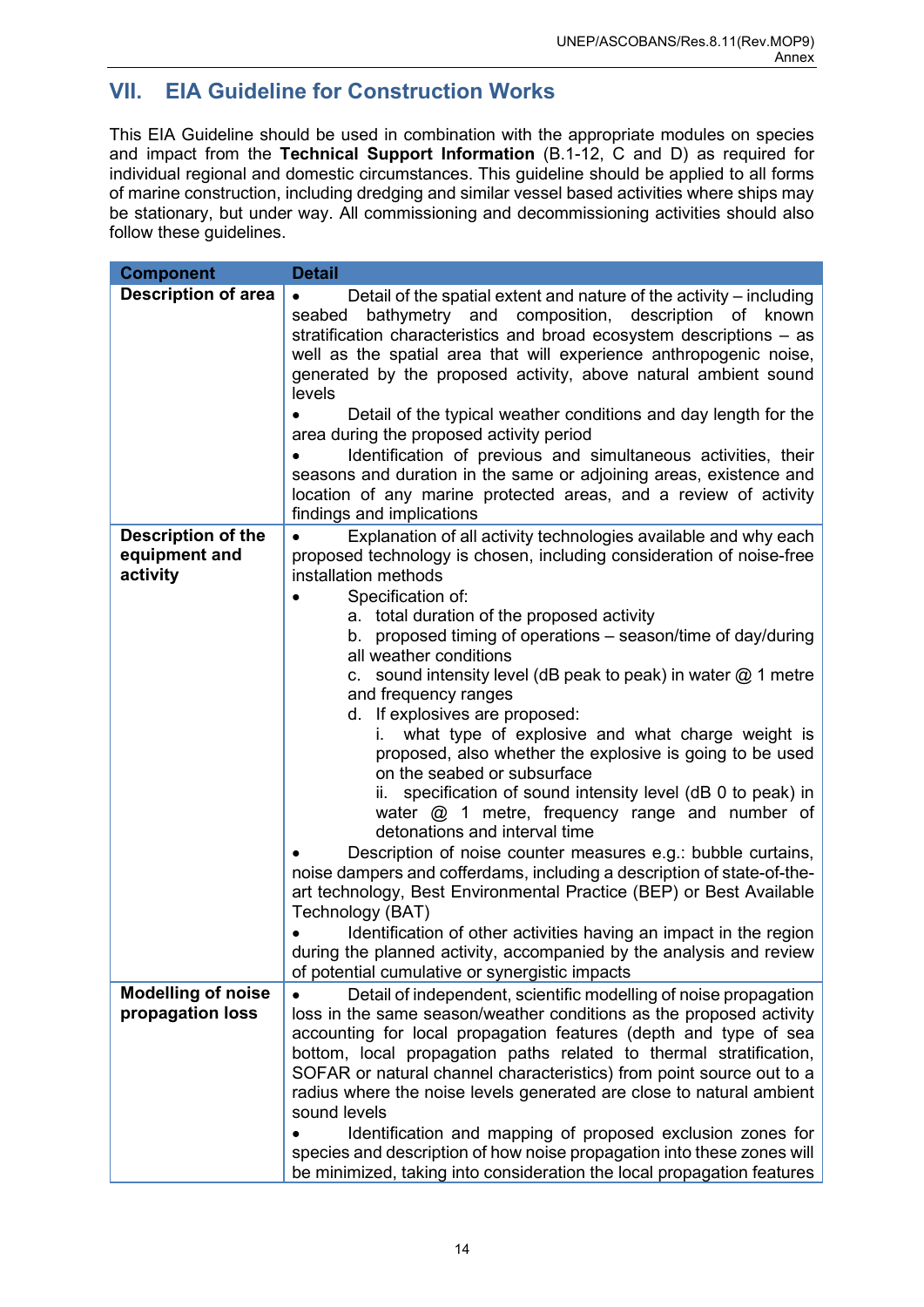| <b>Component</b>                          | <b>Detail</b>                                                                                                                                                                                                                                                                                                                                                                                                                                                                                                                                                                                                                                                                                                                                                                                                                                                                                                                                                                                                                                                                                                                                                                                                                                                                                                                                              |
|-------------------------------------------|------------------------------------------------------------------------------------------------------------------------------------------------------------------------------------------------------------------------------------------------------------------------------------------------------------------------------------------------------------------------------------------------------------------------------------------------------------------------------------------------------------------------------------------------------------------------------------------------------------------------------------------------------------------------------------------------------------------------------------------------------------------------------------------------------------------------------------------------------------------------------------------------------------------------------------------------------------------------------------------------------------------------------------------------------------------------------------------------------------------------------------------------------------------------------------------------------------------------------------------------------------------------------------------------------------------------------------------------------------|
| <b>Species impact</b>                     | General:<br>a. Identification and density of species likely to be present<br>that will experience sound transmission generated by the<br>proposed activity above natural ambient sound levels; and<br>calculated from this, the extent of the impact zones<br>b. Specification of the type of impact predicted (direct and<br>indirect) as well as direct and indirect impacts to prey species<br>c. Information on the behaviour of each species group, and<br>the ability to detect each of the species for mitigation purposes<br>(e.g. for marine mammals this will include diving behaviour,<br>vocal behaviour, and conspicuousness when at the surface).<br>For each species group, also detail of the following (refer to<br>module B species summary):<br>a. Species vulnerabilities:<br>specific vulnerabilities to noise<br>L.<br>lifecycle components of these vulnerabilities<br>Îİ.<br>b. Habitat:<br>specific habitat components considered<br>İ.<br>presence of critical habitat (calving, spawning, feeding<br>ii.<br>grounds, resting bays etc.)<br>c. Scientific assessment of impact:<br>exposure levels<br>Ĺ.<br>ii. total exposure duration<br>iii. determination of precautionary safe/harmful exposure<br>levels (direct impact, indirect impact and disturbance) that<br>account for uncertainty and avoids erroneous conclusions |
| <b>Mitigation and</b><br>monitoring plans | Detail of:<br>$\bullet$<br>a. Scientific monitoring programmes, conducted before,<br>during and after the activity, to assess impact, including noise<br>monitoring stations placed at specified distances<br>b. Transparent processes for regular real-time public<br>reporting of activity progress and all impacts encountered<br>c. Most appropriate methods of species detection (e.g.<br>visual/acoustic) and the range of available methods, and their<br>advantages and limitations, as well their practical application<br>during the activity.<br>d. Impact mitigation proposals:<br>24-hour visual or other means of detection, especially<br>under conditions of poor visibility (including high winds,<br>night conditions, sea spray or fog)<br>establishing exclusion zones to protect specific<br>species, including scientific and precautionary justification<br>for these zones<br>iii. soft start and shut-down protocols<br>iv. spatio-temporal restrictions<br>Quantification of the effectiveness of proposed mitigation<br>methods                                                                                                                                                                                                                                                                                                 |
| <b>Reporting plans</b>                    | Detail of post operation reporting plans including verification of<br>the effectiveness of mitigation, and any shut-down procedures                                                                                                                                                                                                                                                                                                                                                                                                                                                                                                                                                                                                                                                                                                                                                                                                                                                                                                                                                                                                                                                                                                                                                                                                                        |
|                                           | occurring and reasons why                                                                                                                                                                                                                                                                                                                                                                                                                                                                                                                                                                                                                                                                                                                                                                                                                                                                                                                                                                                                                                                                                                                                                                                                                                                                                                                                  |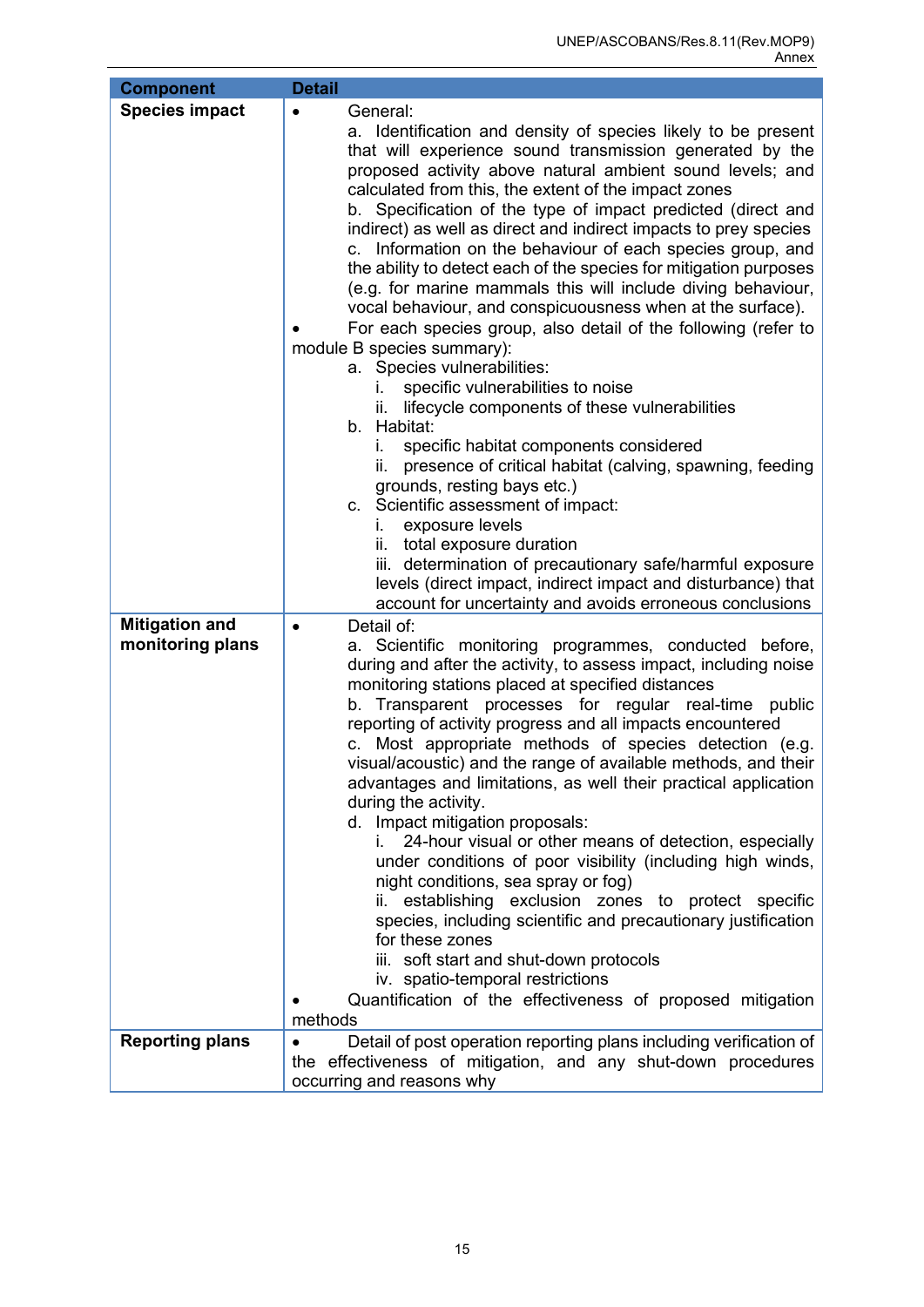| <b>Component</b>                                 | <b>Detail</b>                                                                                                                                                                                                                                                                                                                                                                                                                                                                                                                                                                                                                                                                                                                                                                                                                                                                                                                                                                                                                                                                            |
|--------------------------------------------------|------------------------------------------------------------------------------------------------------------------------------------------------------------------------------------------------------------------------------------------------------------------------------------------------------------------------------------------------------------------------------------------------------------------------------------------------------------------------------------------------------------------------------------------------------------------------------------------------------------------------------------------------------------------------------------------------------------------------------------------------------------------------------------------------------------------------------------------------------------------------------------------------------------------------------------------------------------------------------------------------------------------------------------------------------------------------------------------|
| <b>Consultation and</b><br>independent<br>review | Description of consultation, prior to EIA submission:<br>$\bullet$<br>a. List of stakeholders consulted<br>b. Detail of information provided to stakeholders,<br>opportunities given for appropriate engagement and the<br>timeframe for feedback<br>c. Explanation of what amendments and changes have been<br>made to the proposed activity in response to the comments,<br>queries, requests and concerns<br>d. Explanation of which comments, queries, requests and<br>concerns have not been accommodated and why<br>e. If it is decided that BEP or BAT is not used, this should be<br>justified<br>Description of independent review of draft EIA:<br>a. Detail of the independent reviewers (species experts)<br>including affiliation and qualifications<br>b. Description of the comments, queries, requests and<br>concerns received from each reviewer<br>c. Explanation of what amendments and changes have been<br>made to the proposed activity in response to the comments,<br>queries, requests and concerns<br>d. Explanation of which comments, queries, requests and |
|                                                  | concerns have not been accommodated and why                                                                                                                                                                                                                                                                                                                                                                                                                                                                                                                                                                                                                                                                                                                                                                                                                                                                                                                                                                                                                                              |

# <span id="page-18-0"></span>**VIII. EIA Guideline for Offshore Platforms**

This EIA Guideline should be used in combination with the appropriate modules on species and impact from the **Technical Support Information** (B.1-12, C and D) as required for individual regional and domestic circumstances.

All commissioning and decommissioning activities should also follow these guidelines. Where impulsive activities, such as offshore platforms being constructed through impact driven piles, the guidelines for VII: Construction Works should also be applied.

| <b>Component</b>    | <b>Detail</b>                                                                                                                                                                                                                                                                                                                                                            |
|---------------------|--------------------------------------------------------------------------------------------------------------------------------------------------------------------------------------------------------------------------------------------------------------------------------------------------------------------------------------------------------------------------|
| Description of area | Detail of the spatial extent and nature of the activity $-$ including<br>$\bullet$<br>seabed bathymetry and composition, description of known<br>stratification characteristics and broad ecosystem descriptions – as<br>well as the spatial area that will experience anthropogenic noise,<br>generated by the proposed activity, above natural ambient sound<br>levels |
|                     | Detail of the typical weather conditions and day length for the<br>area during the proposed activity period<br>Identification of previous and simultaneous activities, their<br>seasons and duration in the same or adjoining areas, existence and<br>location of any marine protected areas, and a review of activity<br>findings and implications                      |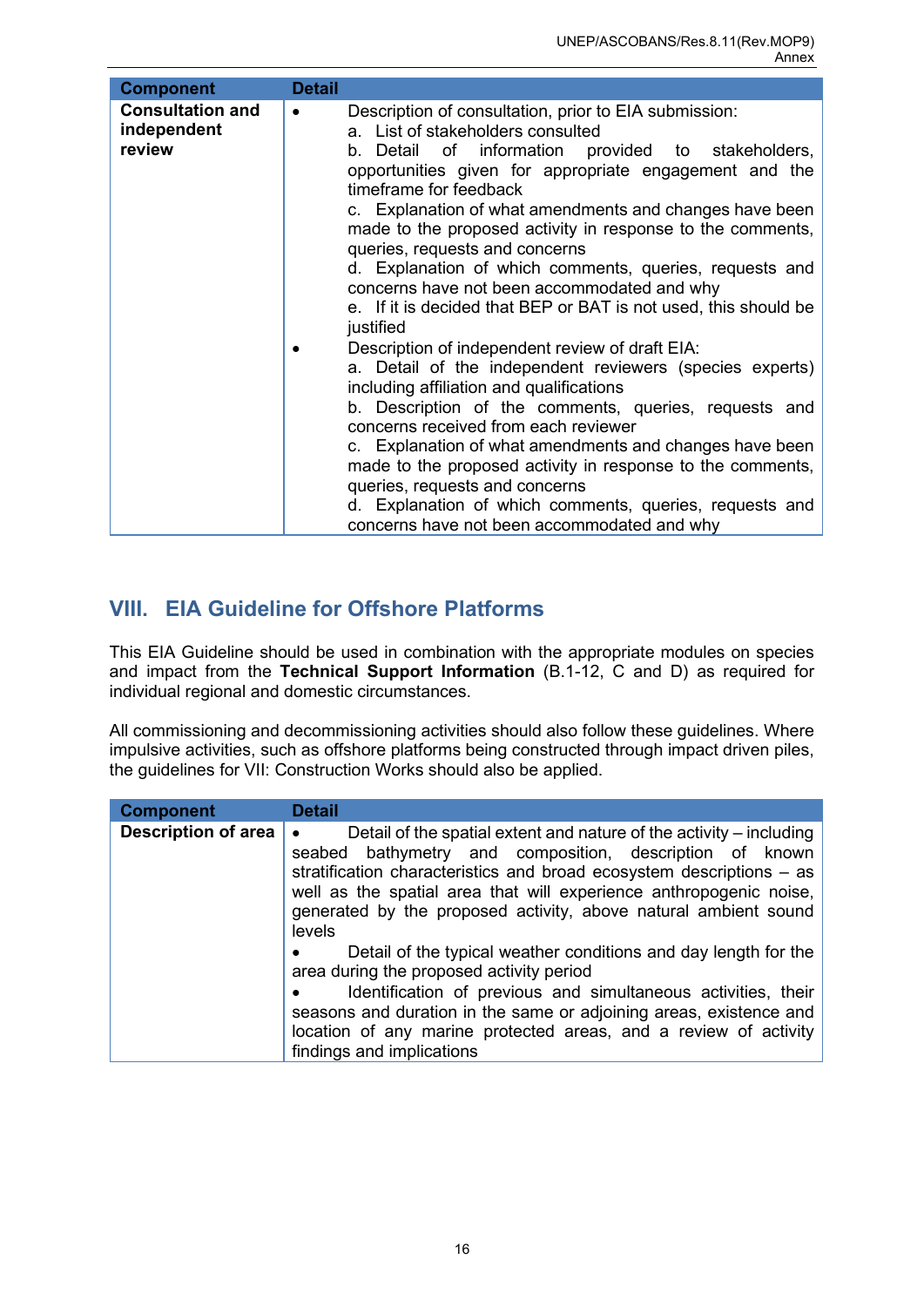| <b>Component</b>                                       | <b>Detail</b>                                                                                                                                                                                                                                                                                                                                                                                                                                                                                                                                                                                                                                                                                                                                                                                                                                                                                                                                                                                                                                                                                                                                                                                                                                                                                                                                                        |
|--------------------------------------------------------|----------------------------------------------------------------------------------------------------------------------------------------------------------------------------------------------------------------------------------------------------------------------------------------------------------------------------------------------------------------------------------------------------------------------------------------------------------------------------------------------------------------------------------------------------------------------------------------------------------------------------------------------------------------------------------------------------------------------------------------------------------------------------------------------------------------------------------------------------------------------------------------------------------------------------------------------------------------------------------------------------------------------------------------------------------------------------------------------------------------------------------------------------------------------------------------------------------------------------------------------------------------------------------------------------------------------------------------------------------------------|
| <b>Description of the</b><br>equipment and<br>activity | Explanation of all activity technologies available and why each<br>$\bullet$<br>proposed technology is chosen, including consideration of alternatives<br>Description of the activity technology including name and<br>description of the vessel/s and sea floor equipment to be used<br>Specification of:<br>a. total duration of the proposed activity<br>b. sound intensity level ( $dB_{rms}$ ) in water $@$ 1 metre (from noise<br>source e.g.: platform caissons or drill ship's hull etc.) and<br>frequency ranges<br>c. sound intensity levels (peak and rms) during planned<br>maintenance schedules<br>Identification of other activities having an impact in the region<br>during the planned activity, accompanied by the analysis and review<br>of potential cumulative or synergistic impacts                                                                                                                                                                                                                                                                                                                                                                                                                                                                                                                                                          |
| <b>Modelling of noise</b><br>propagation loss          | Detail of independent, scientific modelling of noise propagation<br>loss in the same season/weather conditions as the proposed activity<br>accounting for local propagation features (depth and type of sea<br>bottom, local propagation paths related to thermal stratification,<br>SOFAR or natural channel characteristics) from point source out to a<br>radius where the noise levels generated are close to natural ambient<br>sound levels<br>Identification and mapping of proposed exclusion zones for                                                                                                                                                                                                                                                                                                                                                                                                                                                                                                                                                                                                                                                                                                                                                                                                                                                      |
|                                                        | species and description of how noise propagation into these zones will<br>be minimized, taking into consideration the local propagation features                                                                                                                                                                                                                                                                                                                                                                                                                                                                                                                                                                                                                                                                                                                                                                                                                                                                                                                                                                                                                                                                                                                                                                                                                     |
| <b>Species impact</b>                                  | General:<br>$\bullet$<br>a. Identification and density of species likely to be present<br>that will experience sound transmission generated by the<br>proposed activity above natural ambient sound levels; and<br>calculated from this, the extent of the impact zones<br>b. Specification of the type of impact predicted (direct and<br>indirect) as well as direct and indirect impacts to prey species<br>Information on the behaviour of each species group, and<br>C.<br>the ability to detect each of the species for mitigation purposes<br>(e.g. for marine mammals this will include diving behaviour,<br>vocal behaviour, and conspicuousness when at the surface).<br>For each species group, also detail of the following (refer to<br>module B species summary):<br>a. Species vulnerabilities:<br>specific vulnerabilities to noise<br>lifecycle components of these vulnerabilities<br>ii.<br>b. Habitat:<br>specific habitat components considered<br>L.<br>presence of critical habitat (calving, spawning, feeding<br>Ш.<br>grounds, resting bays etc.)<br>c. Scientific assessment of impact:<br>exposure levels<br>L.<br>ii. total exposure duration:<br>iii. determination of precautionary safe/harmful exposure<br>levels (direct impact, indirect impact and disturbance) that<br>account for uncertainty and avoids erroneous conclusions |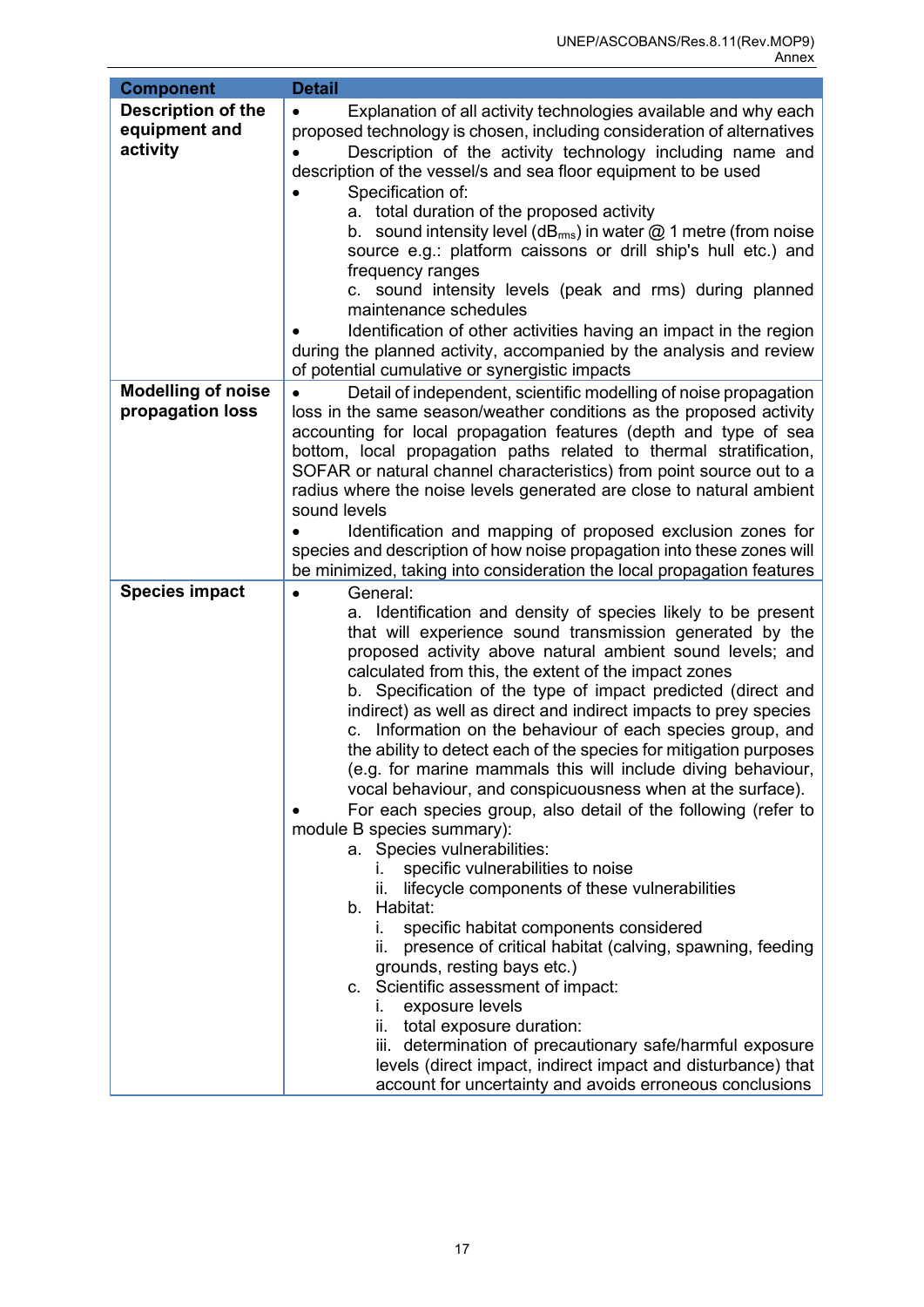<span id="page-20-0"></span>

| <b>Component</b>                                 | <b>Detail</b>                                                                                                                                                                                                                                                                                                                                                                                                                                                                                                                                                                                                                                                                                                                                                                                                                                                                                                                                                                                                                                                                       |
|--------------------------------------------------|-------------------------------------------------------------------------------------------------------------------------------------------------------------------------------------------------------------------------------------------------------------------------------------------------------------------------------------------------------------------------------------------------------------------------------------------------------------------------------------------------------------------------------------------------------------------------------------------------------------------------------------------------------------------------------------------------------------------------------------------------------------------------------------------------------------------------------------------------------------------------------------------------------------------------------------------------------------------------------------------------------------------------------------------------------------------------------------|
| <b>Mitigation and</b><br>monitoring plans        | Detail of:<br>$\bullet$<br>a. Scientific monitoring programmes, conducted before,<br>during and after the activity, to assess impact, including noise<br>monitoring stations placed at specified distances<br>b. Transparent processes for regular real-time public<br>reporting of activity progress and all impacts encountered<br>c. Most appropriate methods of species detection (e.g.<br>visual/acoustic) and the range of available methods, and their<br>advantages and limitations, as well their practical application<br>during the activity.<br>d. Impact mitigation proposals<br>e. 24-hour visual or other means of detection, especially<br>under conditions of poor visibility (including high winds, night<br>conditions, sea spray or fog)<br>Spatio-temporal restrictions<br>f.<br>Quantification of the effectiveness of proposed mitigation<br>methods                                                                                                                                                                                                         |
| <b>Reporting plans</b>                           | $\bullet$<br>Detail of post operation reporting plans including verification of<br>the effectiveness of mitigation                                                                                                                                                                                                                                                                                                                                                                                                                                                                                                                                                                                                                                                                                                                                                                                                                                                                                                                                                                  |
| <b>Consultation and</b><br>independent<br>review | Description of consultation, prior to EIA submission:<br>$\bullet$<br>a. List of stakeholders consulted<br>information<br>provided<br>b. Detail<br>оf<br>to<br>stakeholders,<br>opportunities given for appropriate engagement and the<br>timeframe for feedback<br>c. Explanation of what amendments and changes have been<br>made to the proposed activity in response to the comments,<br>queries, requests and concerns<br>d. Explanation of which comments, queries, requests and<br>concerns have not been accommodated and why<br>Description of independent review of draft EIA:<br>$\bullet$<br>a. Detail of the independent reviewers (species experts)<br>including affiliation and qualifications<br>b. Description of the comments, queries, requests and<br>concerns received from each reviewer<br>c. Explanation of what amendments and changes have been<br>made to the proposed activity in response to the comments,<br>queries, requests and concerns<br>d. Explanation of which comments, queries, requests and<br>concerns have not been accommodated and why |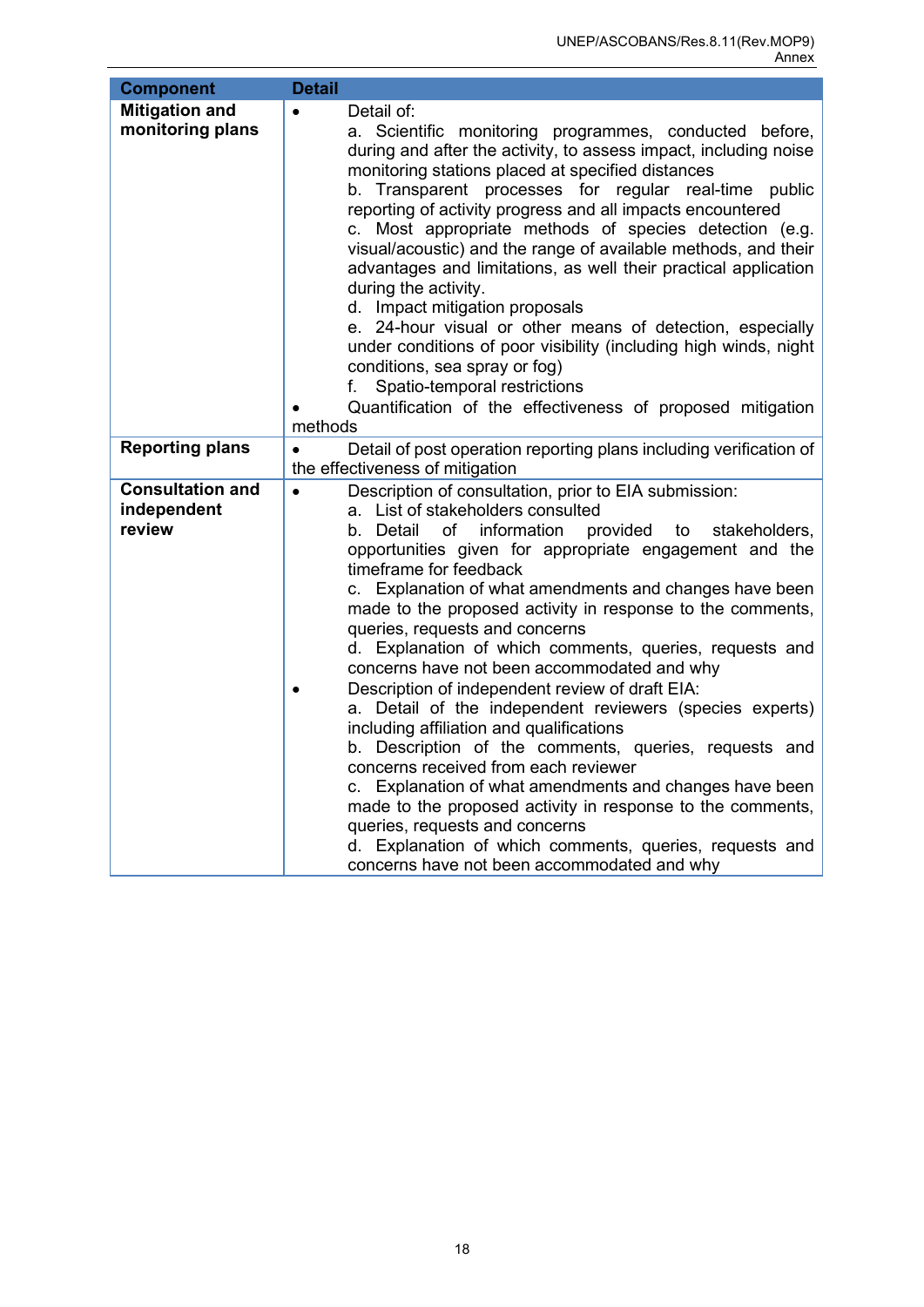# **IX. EIA Guideline for Playback and Sound Exposure Experiments**

This EIA Guideline should be used in combination with the appropriate modules on species and impact from the **Technical Support Information** (B.1-12, C and D) as required for individual regional and domestic circumstances.

| <b>Component</b>                                       | <b>Detail</b>                                                                                                                                                                                                                                                                                                                                                                                                                                                                                                                                                                                                                                                                                                                                                                                                                                                                                                                                                                                                                                                                                                                                                                                                                                                                                                                                                                                                                                                                           |
|--------------------------------------------------------|-----------------------------------------------------------------------------------------------------------------------------------------------------------------------------------------------------------------------------------------------------------------------------------------------------------------------------------------------------------------------------------------------------------------------------------------------------------------------------------------------------------------------------------------------------------------------------------------------------------------------------------------------------------------------------------------------------------------------------------------------------------------------------------------------------------------------------------------------------------------------------------------------------------------------------------------------------------------------------------------------------------------------------------------------------------------------------------------------------------------------------------------------------------------------------------------------------------------------------------------------------------------------------------------------------------------------------------------------------------------------------------------------------------------------------------------------------------------------------------------|
| <b>Description of area</b>                             | Detail of the spatial extent and nature of the activity – including<br>$\bullet$<br>bathymetry and composition, description of known<br>seabed<br>stratification characteristics and broad ecosystem descriptions - as<br>well as the spatial area that will experience anthropogenic noise,<br>generated by the proposed activity, above natural ambient sound<br>levels<br>Detail of the typical weather conditions and day length for the                                                                                                                                                                                                                                                                                                                                                                                                                                                                                                                                                                                                                                                                                                                                                                                                                                                                                                                                                                                                                                            |
|                                                        | area during the proposed activity period<br>Identification of previous and simultaneous activities, their<br>seasons and duration in the same or adjoining areas, existence and<br>location of any marine protected areas, and a review of activity<br>findings and implications                                                                                                                                                                                                                                                                                                                                                                                                                                                                                                                                                                                                                                                                                                                                                                                                                                                                                                                                                                                                                                                                                                                                                                                                        |
| <b>Description of the</b><br>equipment and<br>activity | Noting that the scale of the noise needed to elicit a response<br>(with respect to level and duration) may be much lower than in industry<br>activities; and that noise can be controlled in order to affect only a<br>small area or small number of individuals, the noise control measures<br>of the experimental design should be described in detail.<br>Explanation of all technologies available for the activity and<br>why each proposed technology is chosen<br>Description of the chosen technology including name and<br>description of the vessel/s to be used<br>Specification of:<br>a. lowest practicable sound intensity level required<br>b. total duration of the proposed activity<br>proposed timing of operations – season/time of day/during<br>C.<br>all weather conditions<br>d. sound intensity level (dB peak to peak) in water $@$ 1 metre<br>and all frequency ranges and discharge rate<br>e. if an air gun technology is proposed refer to VI<br>if explosives are proposed refer to VII<br>f.<br>Specification of the activity including anticipated nautical miles<br>to be covered, track-lines, speed of vessels, start-up and shut-down<br>procedures, distance and procedures for vessel turns including any<br>planned air gun power setting changes<br>Identification of other activities having an impact in the region<br>during the planned activity, accompanied by the analysis and review<br>of potential cumulative or synergistic impacts |
| <b>Modelling of noise</b><br>propagation loss          | Detail of independent, scientific modelling of noise propagation<br>loss in the same season/weather conditions as the proposed activity<br>accounting for local propagation features (depth and type of sea<br>bottom, local propagation paths related to thermal stratification,<br>SOFAR or natural channel characteristics) from point source out to a<br>radius where the noise levels generated are close to natural ambient<br>sound levels<br>Identification and mapping of proposed exclusion zones for<br>species and description of how noise propagation into these zones will<br>be minimized, taking into consideration the local propagation features                                                                                                                                                                                                                                                                                                                                                                                                                                                                                                                                                                                                                                                                                                                                                                                                                     |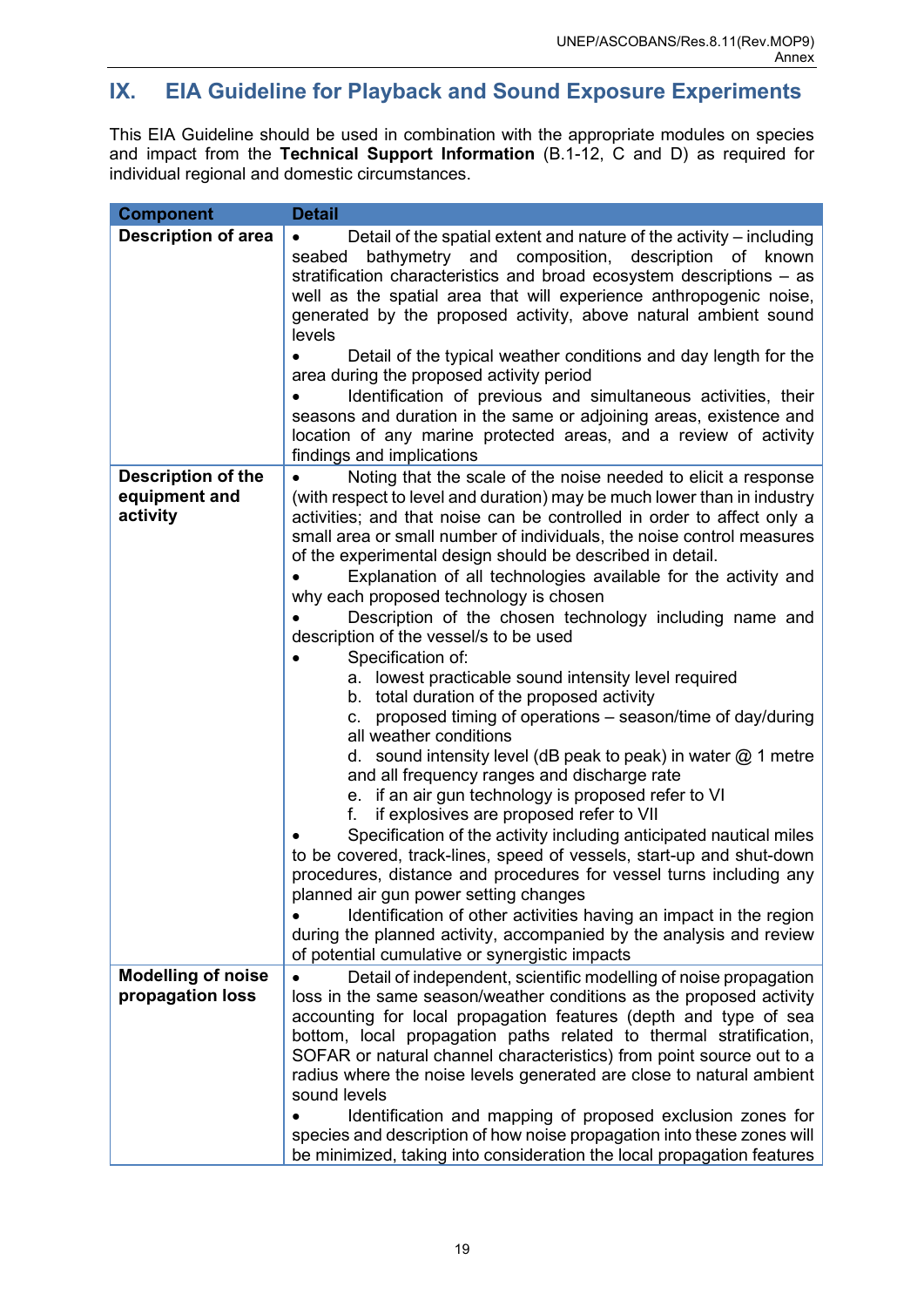| <b>Component</b>      | <b>Detail</b>                                                                                                                                                                                                                                                                                                                                                                                                                                                                                                                                                                                                                                                                                                                                                                                 |
|-----------------------|-----------------------------------------------------------------------------------------------------------------------------------------------------------------------------------------------------------------------------------------------------------------------------------------------------------------------------------------------------------------------------------------------------------------------------------------------------------------------------------------------------------------------------------------------------------------------------------------------------------------------------------------------------------------------------------------------------------------------------------------------------------------------------------------------|
| <b>Species impact</b> | General:<br>$\bullet$<br>a. Identification and density of species likely to be present<br>that will experience sound transmission generated by the<br>proposed activity above natural ambient sound levels; and<br>calculated from this, the extent of the impact zones<br>b. Specification of the type of impact predicted (direct and<br>indirect) as well as direct and indirect impacts to prey species<br>c. Information on the behaviour of each species group, and<br>the ability to detect each of the species for mitigation purposes<br>(e.g. for marine mammals this will include diving behaviour,<br>vocal behaviour, and conspicuousness when at the surface).<br>For each species group, also detail of the following (refer to                                                |
|                       | module B species summary):                                                                                                                                                                                                                                                                                                                                                                                                                                                                                                                                                                                                                                                                                                                                                                    |
|                       | a. Species vulnerabilities:<br>specific vulnerabilities to noise<br>L.<br>lifecycle components of these vulnerabilities<br>ii.<br>b. Habitat:<br>specific habitat components considered<br>İ.<br>presence of critical habitat (calving, spawning, feeding<br>ii.<br>grounds, resting bays etc.)<br>c. Scientific assessment of impact:<br>exposure levels<br>i.<br>ii. total exposure duration<br>iii. determination of precautionary safe/harmful exposure<br>levels (direct impact, indirect impact and disturbance) that<br>account for uncertainty and avoids erroneous conclusions<br>iv. how the experiment design will monitor target and non-<br>target species and the steps that will be taken to halt sound<br>emission if adverse response or behavioural changes are<br>observed |
|                       | v. how exposures that are expected to elicit particular<br>behavioural responses (e.g. responses elicited by predator<br>sounds, conspecific signals) will inform specific mitigation<br>monitoring protocols. In such cases,<br>and<br>impact<br>assessment should also articulate what responses may not<br>be related to the loudness of the exposure but to the<br>behavioural significance of the signal/noise used.                                                                                                                                                                                                                                                                                                                                                                     |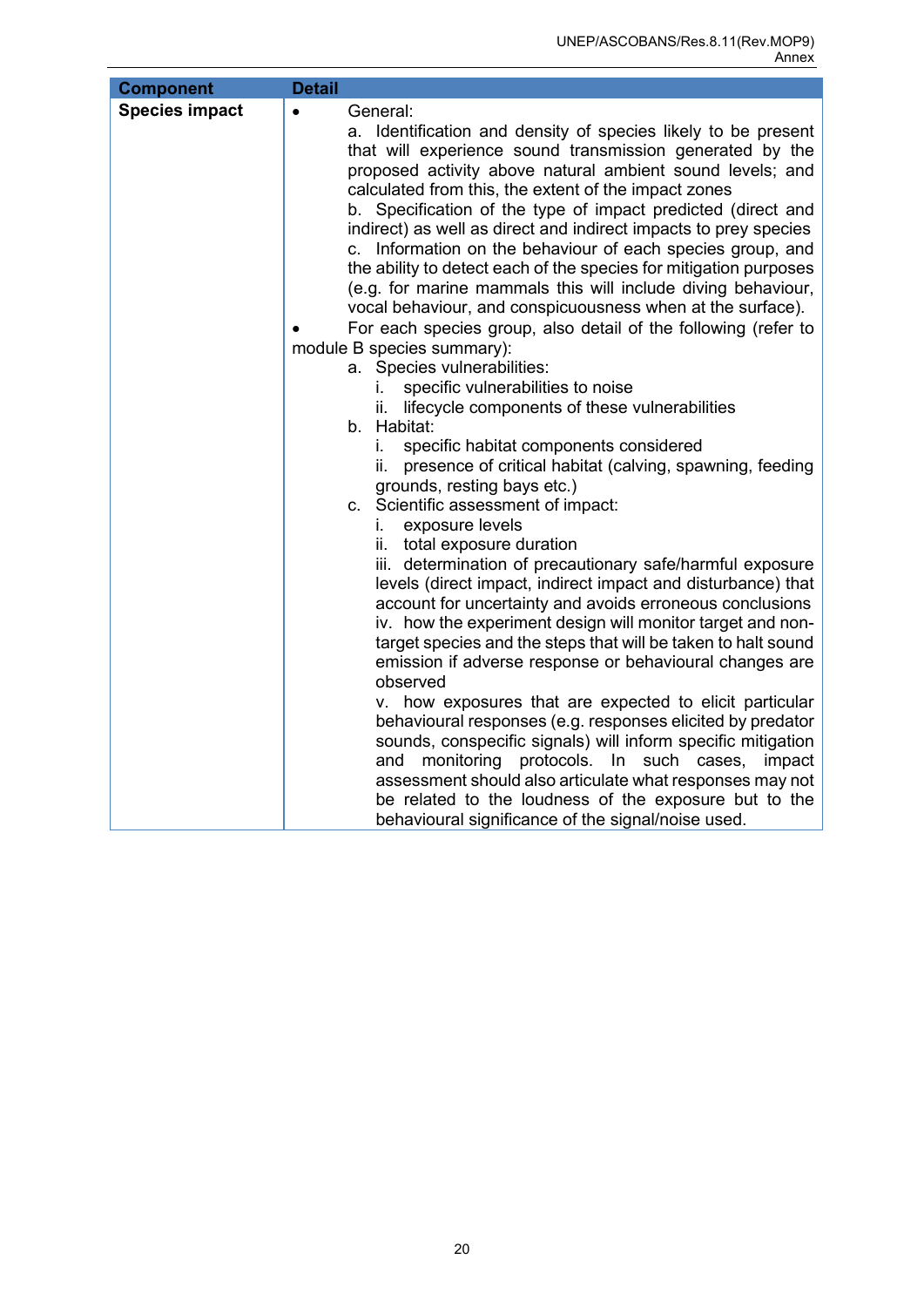<span id="page-23-0"></span>

| <b>Component</b>                          | <b>Detail</b>                                                                                                                                                                                                                                                                                                         |
|-------------------------------------------|-----------------------------------------------------------------------------------------------------------------------------------------------------------------------------------------------------------------------------------------------------------------------------------------------------------------------|
| <b>Mitigation and</b><br>monitoring plans | Detail of:<br>$\bullet$<br>a. Scientific monitoring programmes, conducted before,<br>during and after the activity, to assess impact<br>b. Transparent processes for regular real-time public<br>reporting of activity progress and all impacts encountered<br>c. Most appropriate methods of species detection (e.g. |
|                                           | visual/acoustic) and the range of available methods, and their<br>advantages and limitations, as well their practical application<br>during the activity.<br>d. Impact mitigation proposals:<br>i.                                                                                                                    |
|                                           | 24-hour visual or other means of detection, especially<br>under conditions of poor visibility (including high winds,<br>night conditions, sea spray or fog)<br>establishing exclusion zones to protect specific<br>ii. –                                                                                              |
|                                           | species, including scientific and precautionary justification<br>for these zones<br>iii. soft start and shut-down protocols                                                                                                                                                                                           |
|                                           | iv. spatio-temporal restrictions                                                                                                                                                                                                                                                                                      |
|                                           | Quantification of the effectiveness of proposed mitigation                                                                                                                                                                                                                                                            |
|                                           | methods                                                                                                                                                                                                                                                                                                               |
| <b>Reporting plans</b>                    | Detail of post operation reporting plans including verification of<br>$\bullet$<br>the effectiveness of mitigation                                                                                                                                                                                                    |
| <b>Consultation and</b><br>independent    | Description of consultation, prior to EIA submission:<br>$\bullet$<br>a. List of stakeholders consulted                                                                                                                                                                                                               |
| review                                    | b. Detail<br>of information provided to<br>stakeholders,<br>opportunities given for appropriate engagement and the<br>timeframe for feedback                                                                                                                                                                          |
|                                           | c. Explanation of what amendments and changes have been<br>made to the proposed activity in response to the comments,<br>queries, requests and concerns                                                                                                                                                               |
|                                           | d. Explanation of which comments, queries, requests and<br>concerns have not been accommodated and why                                                                                                                                                                                                                |
|                                           | Description of independent review of draft EIA:<br>a. Detail of the independent reviewers (species experts)<br>including affiliation and qualifications                                                                                                                                                               |
|                                           | b. Description of the comments, queries, requests and<br>concerns received from each reviewer                                                                                                                                                                                                                         |
|                                           | c. Explanation of what amendments and changes have been<br>made to the proposed activity in response to the comments,                                                                                                                                                                                                 |
|                                           | queries, requests and concerns<br>d. Explanation of which comments, queries, requests and<br>concerns have not been accommodated and why                                                                                                                                                                              |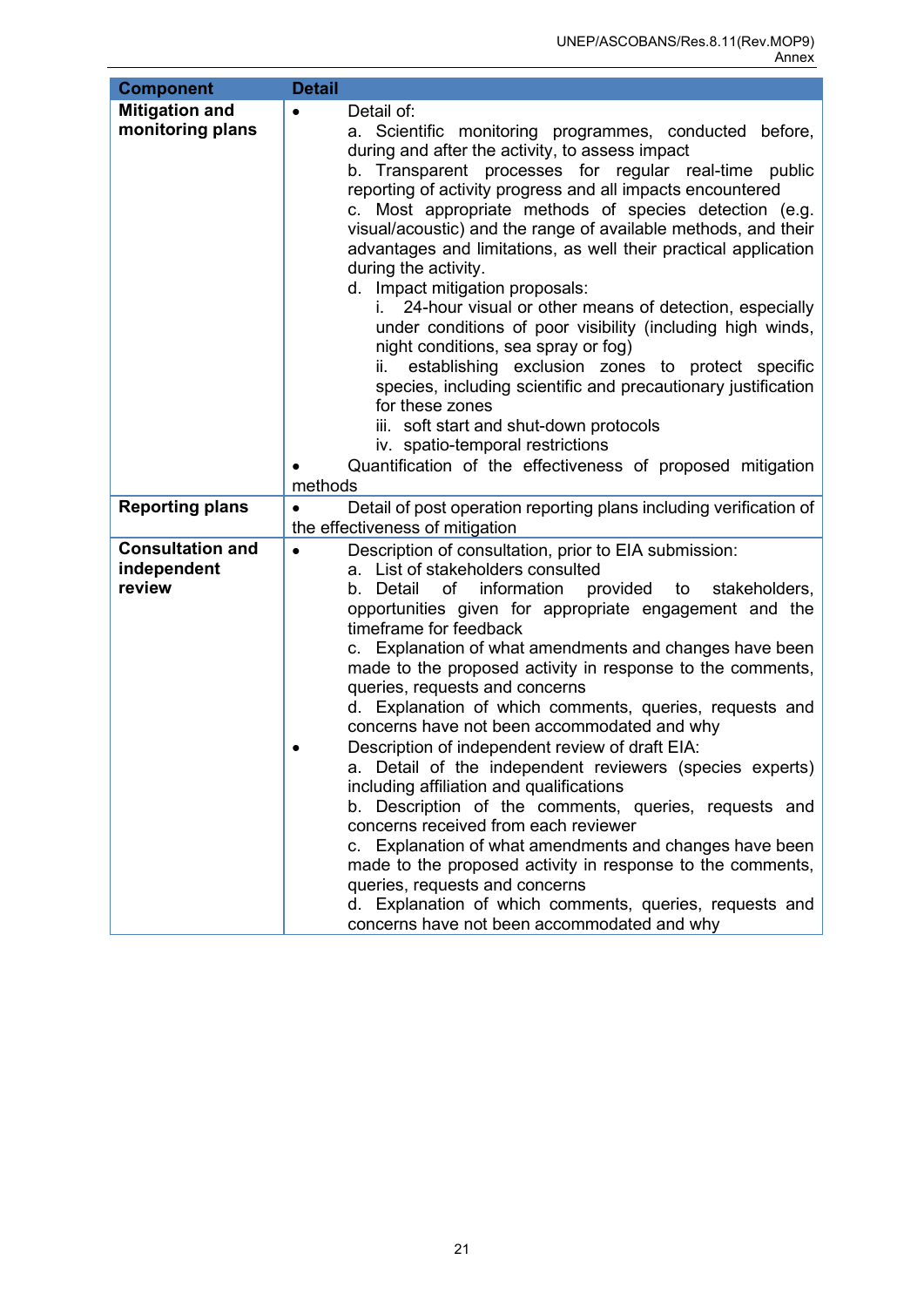# **X. EIA Guideline for Pingers (Acoustic Deterrent/Harassment Devices, Navigation)**

This EIA Guideline should be used in combination with the appropriate modules on species and impact from the **Technical Support Information** (B.1-12, C and D) as required for individual regional and domestic circumstances.

| <b>Component</b>                           | <b>Detail</b>                                                                                                                                                                                                                                                                                                                                                                                                                                                                                                                                                                                                                                                                                                           |
|--------------------------------------------|-------------------------------------------------------------------------------------------------------------------------------------------------------------------------------------------------------------------------------------------------------------------------------------------------------------------------------------------------------------------------------------------------------------------------------------------------------------------------------------------------------------------------------------------------------------------------------------------------------------------------------------------------------------------------------------------------------------------------|
| <b>Description of area</b>                 | Detail of the spatial extent and nature of the activity – including<br>and composition, description of known<br>bathymetry<br>seabed<br>stratification characteristics and broad ecosystem descriptions – as<br>well as the spatial area that will experience anthropogenic noise,<br>generated by the proposed activity, above natural ambient sound<br>levels.<br>Detail of the typical weather conditions and day length for the<br>area during the proposed activity period<br>Identification of previous and simultaneous activities, their<br>seasons and duration in the same or adjoining areas, existence and<br>location of any marine protected areas, and a review of activity<br>findings and implications |
| <b>Description of the</b><br>equipment and | Explanation of all technologies available for the activity and<br>why the proposed technology is chosen, including the description                                                                                                                                                                                                                                                                                                                                                                                                                                                                                                                                                                                      |
| activity                                   | should also contain the consideration of alternatives                                                                                                                                                                                                                                                                                                                                                                                                                                                                                                                                                                                                                                                                   |
|                                            | Specification of sound intensity level (dB peak to peak) in<br>water $@$ 1 metre, frequency ranges and ping rate, sound exposure<br>level (SEL), as well as proposed spacing of pingers<br>Identification of other activities having an impact in the region<br>accompanied by the analysis and review of potential cumulative or<br>synergistic impacts                                                                                                                                                                                                                                                                                                                                                                |
| <b>Modelling of noise</b>                  | Detail of independent, scientific modelling of noise propagation                                                                                                                                                                                                                                                                                                                                                                                                                                                                                                                                                                                                                                                        |
| propagation loss                           | loss in the same season/weather conditions as the proposed activity<br>accounting for local propagation features (depth and type of sea                                                                                                                                                                                                                                                                                                                                                                                                                                                                                                                                                                                 |
|                                            | bottom, local propagation paths related to thermal stratification,<br>SOFAR or natural channel characteristics) from point source out to a                                                                                                                                                                                                                                                                                                                                                                                                                                                                                                                                                                              |
|                                            | radius where the noise levels generated are close to natural ambient<br>sound levels                                                                                                                                                                                                                                                                                                                                                                                                                                                                                                                                                                                                                                    |
|                                            | Identification and mapping of proposed exclusion zones for                                                                                                                                                                                                                                                                                                                                                                                                                                                                                                                                                                                                                                                              |
|                                            | species and description of how noise propagation into these zones will<br>be minimized, taking into consideration the local propagation features                                                                                                                                                                                                                                                                                                                                                                                                                                                                                                                                                                        |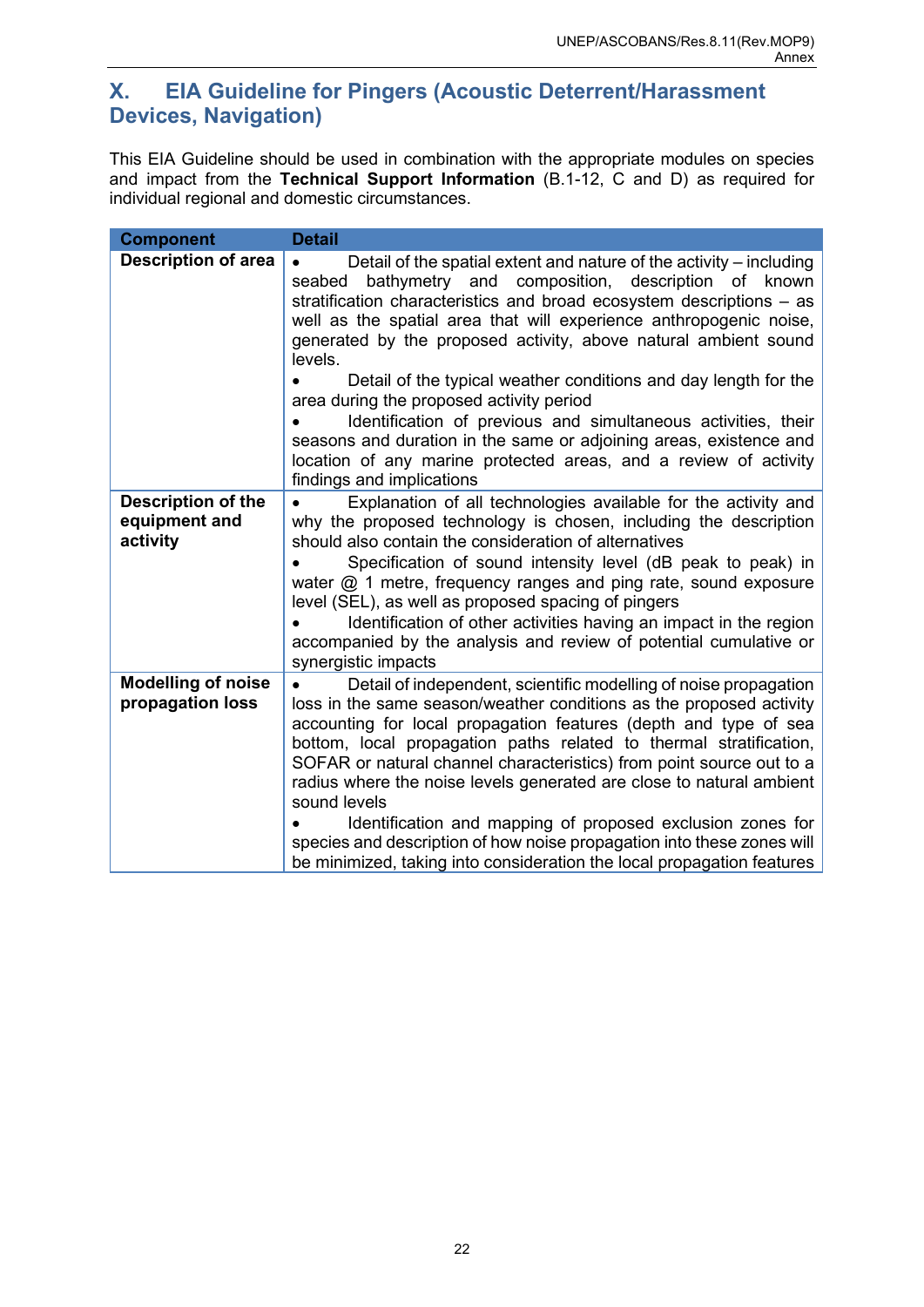| <b>Component</b>                                 | <b>Detail</b>                                                                                                                                                                                                                                                                                                                                                                                                                                                                                                                                                                                                                                                                                                                                                                                                                                                                                                                                                                                                                                                          |
|--------------------------------------------------|------------------------------------------------------------------------------------------------------------------------------------------------------------------------------------------------------------------------------------------------------------------------------------------------------------------------------------------------------------------------------------------------------------------------------------------------------------------------------------------------------------------------------------------------------------------------------------------------------------------------------------------------------------------------------------------------------------------------------------------------------------------------------------------------------------------------------------------------------------------------------------------------------------------------------------------------------------------------------------------------------------------------------------------------------------------------|
| <b>Species impact</b>                            | General:<br>$\bullet$<br>a. Identification and density of species likely to be present<br>that will experience sound transmission generated by the<br>proposed activity above natural ambient sound levels; and<br>calculated from this, the extent of the impact zones<br>Specification of the type of impact predicted (direct and<br>a.<br>indirect) as well as direct and indirect impacts to prey species<br>b. Information on the behaviour of each species group, and<br>the ability to detect each of the species for mitigation purposes<br>(e.g. for marine mammals this will include diving behaviour,<br>vocal behaviour, and conspicuousness when at the surface).<br>For each species group, also detail of the following (refer to                                                                                                                                                                                                                                                                                                                      |
|                                                  | module B species summary):<br>a. Species vulnerabilities:                                                                                                                                                                                                                                                                                                                                                                                                                                                                                                                                                                                                                                                                                                                                                                                                                                                                                                                                                                                                              |
|                                                  | specific vulnerabilities to noise<br>lifecycle components of these vulnerabilities<br>Îİ.<br>b. Habitat:<br>specific habitat components considered<br>i.<br>presence of critical habitat (calving, spawning, feeding<br>ii.<br>grounds, resting bays etc.)<br>c. Scientific assessment of impact:<br>exposure levels<br>L.                                                                                                                                                                                                                                                                                                                                                                                                                                                                                                                                                                                                                                                                                                                                             |
|                                                  | ii. total exposure duration<br>iii. determination of precautionary safe/harmful exposure<br>levels (direct impact, indirect impact and disturbance) that<br>account for uncertainty and avoids erroneous conclusions                                                                                                                                                                                                                                                                                                                                                                                                                                                                                                                                                                                                                                                                                                                                                                                                                                                   |
| <b>Monitoring plans</b>                          | Detail of scientific monitoring programmes, conducted before,<br>$\bullet$<br>during and after the activity, to assess impact<br>Spatio-temporal restrictions<br>Quantification of the effectiveness of proposed mitigation<br>methods                                                                                                                                                                                                                                                                                                                                                                                                                                                                                                                                                                                                                                                                                                                                                                                                                                 |
| <b>Reporting plans</b>                           | Detail of post operation reporting plans including verification of<br>$\bullet$<br>the effectiveness of mitigation                                                                                                                                                                                                                                                                                                                                                                                                                                                                                                                                                                                                                                                                                                                                                                                                                                                                                                                                                     |
| <b>Consultation and</b><br>independent<br>review | Description of consultation, prior to EIA submission:<br>$\bullet$<br>a. List of stakeholders consulted<br>b. Detail<br>of<br>information<br>provided<br>to<br>stakeholders,<br>opportunities given for appropriate engagement and the<br>timeframe for feedback<br>c. Explanation of what amendments and changes have been<br>made to the proposed activity in response to the comments,<br>queries, requests and concerns<br>d. Explanation of which comments, queries, requests and<br>concerns have not been accommodated and why<br>Description of independent review of draft EIA:<br>a. Detail of the independent reviewers (species experts)<br>including affiliation and qualifications<br>b. Description of the comments, queries, requests and<br>concerns received from each reviewer<br>c. Explanation of what amendments and changes have been<br>made to the proposed activity in response to the comments,<br>queries, requests and concerns<br>d. Explanation of which comments, queries, requests and<br>concerns have not been accommodated and why |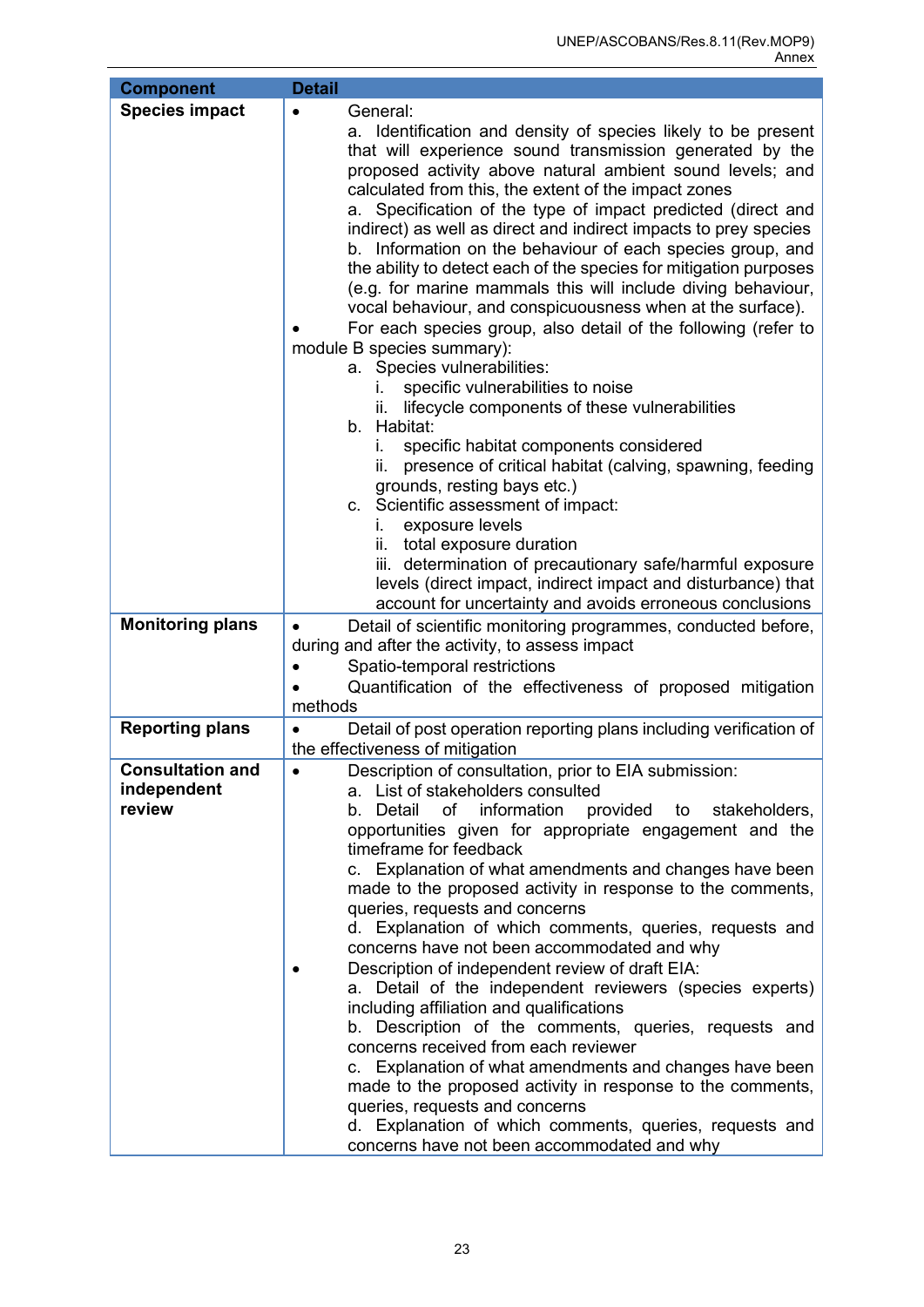### <span id="page-26-0"></span>**XI. EIA Guideline for Other Noise-generating Activities (Acoustic Data Transmission, Wind, Tidal and Wave Turbines and Future Technologies)**

This EIA Guideline should be used in combination with the appropriate modules on species and impact from the **Technical Support Information** (B.1-12, C and D) as required for individual regional and domestic circumstances.

All commissioning and decommissioning activities should also follow these guidelines.

| <b>Component</b>                                       | <b>Detail</b>                                                                                                                                                                                                                                                                                                                                                                                                                                                                                                                                                                                                                                                                                                            |
|--------------------------------------------------------|--------------------------------------------------------------------------------------------------------------------------------------------------------------------------------------------------------------------------------------------------------------------------------------------------------------------------------------------------------------------------------------------------------------------------------------------------------------------------------------------------------------------------------------------------------------------------------------------------------------------------------------------------------------------------------------------------------------------------|
| <b>Description of area</b>                             | Detail of the spatial extent and nature of the activity $-$ including<br>bathymetry and composition,<br>description of known<br>seabed<br>stratification characteristics and broad ecosystem descriptions - as<br>well as the spatial area that will experience anthropogenic noise,<br>generated by the proposed activity, above natural ambient sound<br>levels<br>Detail of the typical weather conditions and day length for the<br>area during the proposed activity period<br>Identification of previous and simultaneous activities, their<br>seasons and duration in the same or adjoining areas, existence and<br>location of any marine protected areas, and a review of activity<br>findings and implications |
| <b>Description of the</b><br>equipment and<br>activity | Explanation of all technologies available for the activity<br>$\bullet$<br>Specification of sound intensity level (dB) in water $@$ 1 metre,<br>and frequency ranges. This should include dB peak to peak for<br>acoustic data transmission for example, dB <sub>rms</sub> for wind, tidal and wave<br>turbines and future technologies categorized accordingly<br>Identification of other activities having an impact in the region<br>during the planned activity, accompanied by the analysis and review<br>of potential cumulative or synergistic impacts                                                                                                                                                            |
| <b>Modelling of noise</b><br>propagation loss          | Detail of independent, scientific modelling of noise propagation<br>loss in the same season/weather conditions as the proposed activity<br>accounting for local propagation features (depth and type of sea<br>bottom, local propagation paths related to thermal stratification,<br>SOFAR or natural channel characteristics) from point source out to a<br>radius where the noise levels generated are close to natural ambient<br>sound levels<br>Identification and mapping of proposed exclusion zones for<br>species and description of how noise propagation into these zones will<br>be minimized, taking into consideration the local propagation features                                                      |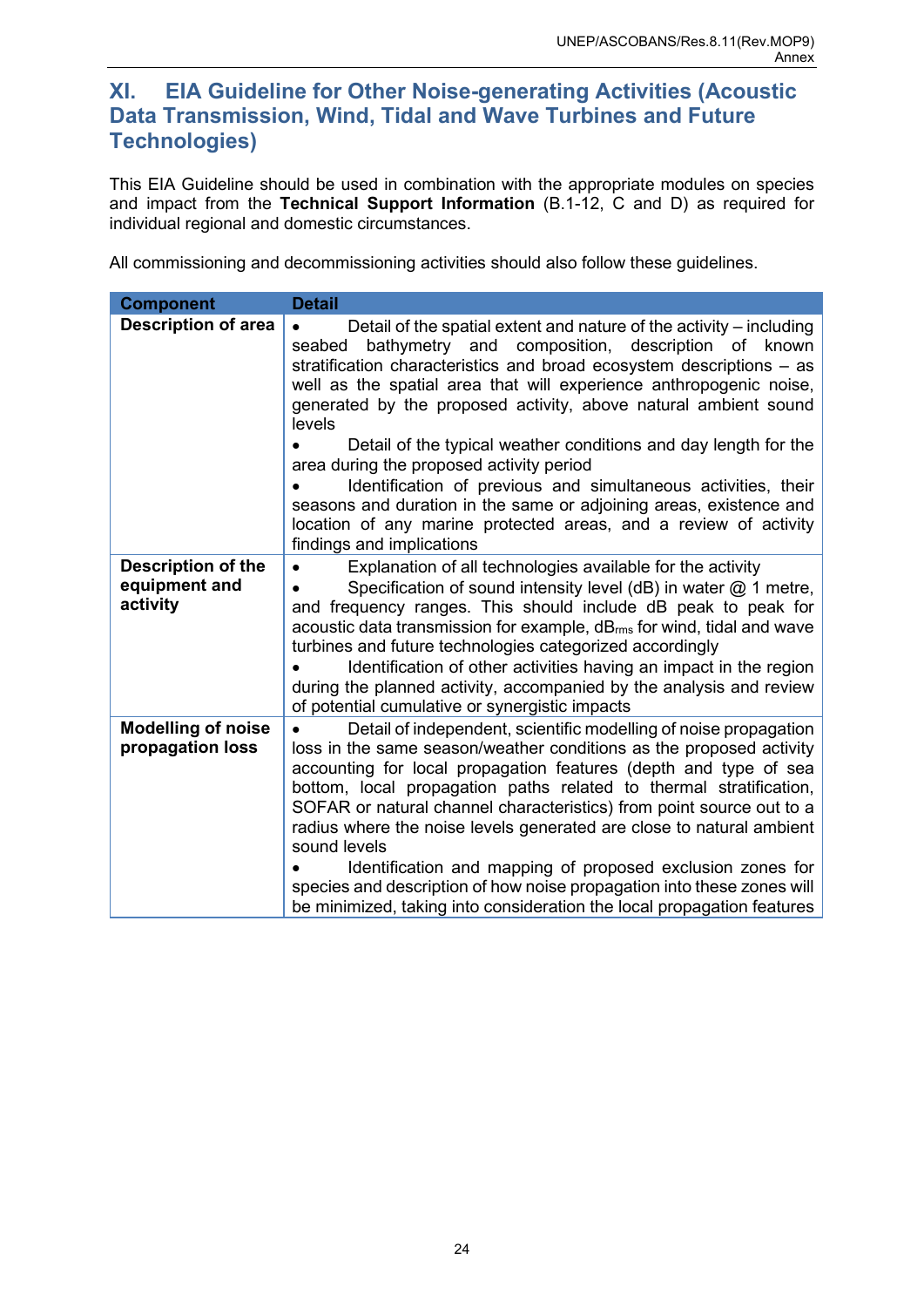| <b>Component</b>                                 | <b>Detail</b>                                                                                                                                                                                                                                                                                                                                                                                                                                                                                                                                                                                                                                                                                                                                                                                                                                                                                                                                                                                                                                                                                                                                                                                                                                                                                                                                                                                                                                   |
|--------------------------------------------------|-------------------------------------------------------------------------------------------------------------------------------------------------------------------------------------------------------------------------------------------------------------------------------------------------------------------------------------------------------------------------------------------------------------------------------------------------------------------------------------------------------------------------------------------------------------------------------------------------------------------------------------------------------------------------------------------------------------------------------------------------------------------------------------------------------------------------------------------------------------------------------------------------------------------------------------------------------------------------------------------------------------------------------------------------------------------------------------------------------------------------------------------------------------------------------------------------------------------------------------------------------------------------------------------------------------------------------------------------------------------------------------------------------------------------------------------------|
| <b>Species impact</b>                            | General:<br>$\bullet$<br>a. Identification and density of species likely to be present<br>that will experience sound transmission generated by the<br>proposed activity above natural ambient sound levels; and<br>calculated from this, the extent of the impact zones<br>b. Specification of the type of impact predicted (direct and<br>indirect) as well as direct and indirect impacts to prey species<br>c. Information on the behaviour of each species group, and<br>the ability to detect each of the species for mitigation purposes<br>(e.g. for marine mammals this will include diving behaviour,<br>vocal behaviour, and conspicuousness when at the surface).<br>For each species group, also detail of the following (refer to<br>module B species summary):<br>a. Species vulnerabilities:<br>specific vulnerabilities to noise<br>L.<br>lifecycle components of these vulnerabilities<br>Ш.<br>b. Habitat:<br>specific habitat components considered<br>i.<br>presence of critical habitat (calving, spawning, feeding<br>ii.<br>grounds, resting bays etc.)<br>c. Scientific assessment of impact:<br>exposure levels<br>i.<br>ii. total exposure duration<br>iii. determination of precautionary safe/harmful exposure<br>levels (direct impact, indirect impact and disturbance) that<br>account for uncertainty and avoids erroneous conclusions<br>Quantification of the effectiveness of proposed mitigation<br>methods |
| <b>Monitoring plans</b>                          | Explanation of ongoing scientific monitoring programmes to<br>$\bullet$<br>assess impact<br>Most appropriate methods of species detection<br>(e.g.<br>visual/acoustic) and the range of available methods, and their<br>advantages and limitations, as well their practical application during<br>the activity.<br>Spatio-temporal restrictions<br>$\bullet$                                                                                                                                                                                                                                                                                                                                                                                                                                                                                                                                                                                                                                                                                                                                                                                                                                                                                                                                                                                                                                                                                    |
| <b>Consultation and</b><br>independent<br>review | Description of consultation, prior to EIA submission:<br>$\bullet$<br>a. List of stakeholders consulted<br>b. Detail<br>of<br>provided to<br>information<br>stakeholders,                                                                                                                                                                                                                                                                                                                                                                                                                                                                                                                                                                                                                                                                                                                                                                                                                                                                                                                                                                                                                                                                                                                                                                                                                                                                       |
|                                                  | opportunities given for appropriate engagement and the<br>timeframe for feedback<br>c. Explanation of what amendments and changes have been<br>made to the proposed activity in response to the comments,<br>queries, requests and concerns<br>d. Explanation of which comments, queries, requests and<br>concerns have not been accommodated and why<br>Description of independent review of draft EIA:<br>a. Detail of the independent reviewers (species experts)<br>including affiliation and qualifications<br>b. Description of the comments, queries, requests and<br>concerns received from each reviewer<br>c. Explanation of what amendments and changes have been<br>made to the proposed activity in response to the comments,<br>queries, requests and concerns<br>d. Explanation of which comments, queries, requests and<br>concerns have not been accommodated and why                                                                                                                                                                                                                                                                                                                                                                                                                                                                                                                                                          |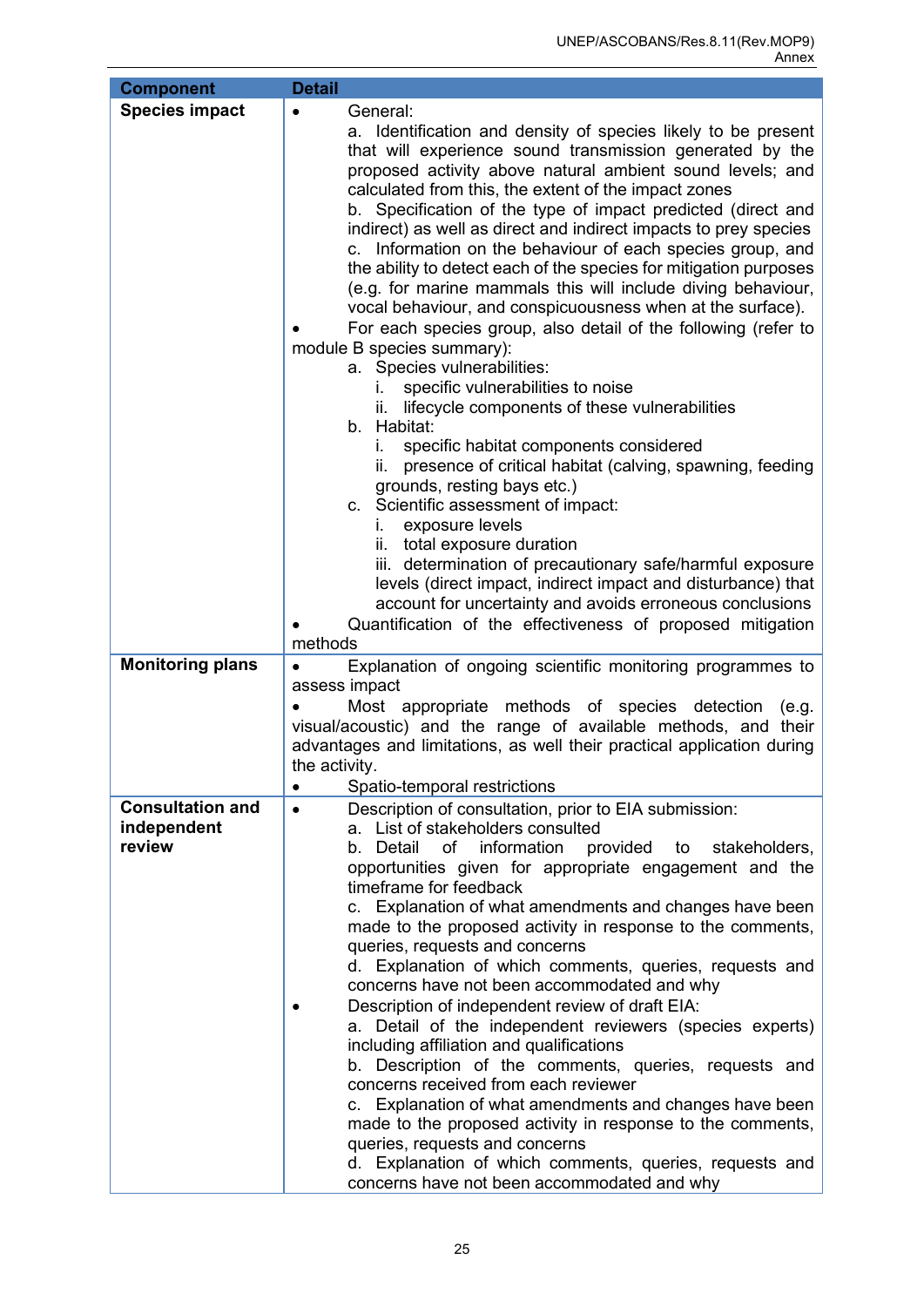#### <span id="page-28-0"></span>**XII. References**

- Aguilar de Soto, N., 2017a, 'Beaked Whales', in Prideaux, G. (ed) Technical Support Information to the CMS Family Guidelines on Environmental Impact Assessments for Marine Noise-generating Activities, CMS, Bonn
- Aguilar de Soto, N., 2017b, 'Marine Invertebrates', in Prideaux, G. (ed) Technical Support Information to the CMS Family Guidelines on Environmental Impact Assessments for Marine Noise-generating Activities, CMS, Bonn
- André, M Morell, M Alex, M Solé Carbonell, M Connor, M Van der Schaar, RM Houégnigan, L Zaugg, SA. and Castell Balaguer, JV. 2010. 'Best practices in management, assessment and control of underwater noise pollution' Barcelona, LAB, UPC
- Castellote, M. 2017a, 'Inshore Odontocetes', in Prideaux, G. (ed) Technical Support Information to the CMS Family Guidelines on Environmental Impact Assessments for Marine Noise-generating Activities, CMS, Bonn
- Castellote, M. 2017b, 'Offshore Odontocetes', in Prideaux, G. (ed) Technical Support Information to the CMS Family Guidelines on Environmental Impact Assessments for Marine Noise-generating Activities, CMS, Bonn
- Etter PC. 2013. 'Underwater acoustic modelling and simulation' (Boca Raton: CRC Press, Taylor and Francis Group)
- Frey, S., 2017, 'Exposure Levels', in Prideaux, G. (ed) Technical Support Information to the CMS Family Guidelines on Environmental Impact Assessments for Marine Noisegenerating Activities, CMS, Bonn
- Hawkins, AD and Popper, AN. 2016, Developing Sound Exposure Criteria for Fishes. In The Effects of Noise on Aquatic Life II, Springer: 431-39.
- Hildebrand JA. 2009, 'Anthropogenic and natural sources of ambient noise in the ocean', Marine Ecology Progress Series, 395 (5).
- Hooker, S, 2017, 'Decompression Stress', in Prideaux, G. (ed) Technical Support Information to the CMS Family Guidelines on Environmental Impact Assessments for Marine Noisegenerating Activities, CMS, Bonn
- Marsh, H, 2017, 'Sirenians', in Prideaux, G. (ed) Technical Support Information to the CMS Family Guidelines on Environmental Impact Assessments for Marine Noise-generating Activities, CMS, Bonn
- McCauley, R., 2017, 'Fin-fish', in Prideaux, G. (ed) Technical Support Information to the CMS Family Guidelines on Environmental Impact Assessments for Marine Noise-generating Activities, CMS, Bonn
- Miksis-Olds, JL. and Nichols, SM., 2016, Is low frequency ocean sound increasing globally? The Journal of the Acoustical Society of America, 139(1), pp.501-511.
- NOAA. 2016. Technical Guidance for Assessing the Effects of Anthropogenic Sound on Marine Mammal Hearing: Underwater Acoustic Thresholds for Onset of Permanent and Temporary Threshold Shifts. U.S. Dept. of Commerce, NOAA. NOAA Technical Memorandum NMFS-OPR-55, 178 p.